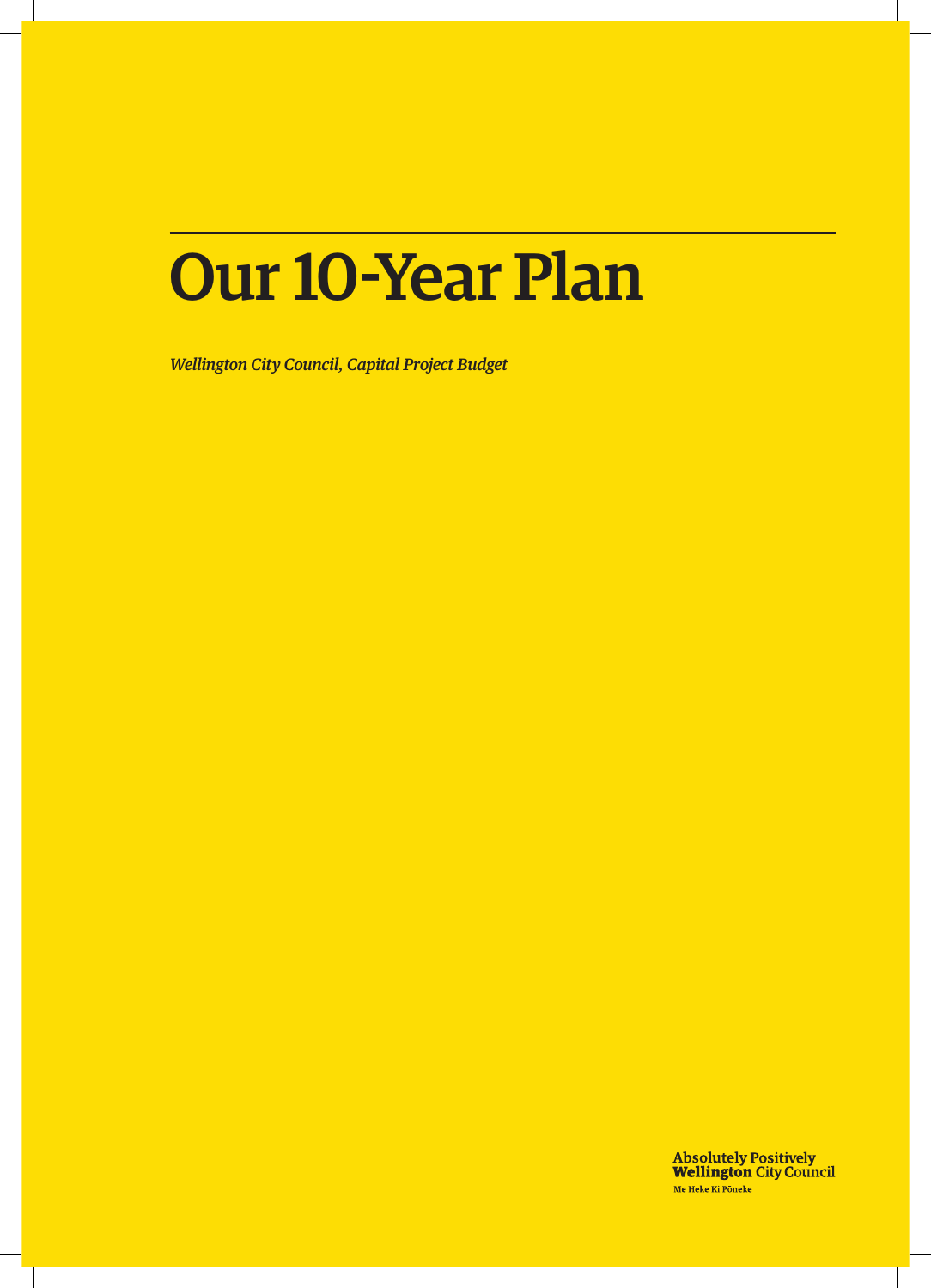**Absolutely Positively** 

|                                                                                                                |                 |                      |                                                                |                          |                                                              |                  |                      |                  |                  |                  |               |                  |                  |                           | Me Heke Ki Pôneke |                |
|----------------------------------------------------------------------------------------------------------------|-----------------|----------------------|----------------------------------------------------------------|--------------------------|--------------------------------------------------------------|------------------|----------------------|------------------|------------------|------------------|---------------|------------------|------------------|---------------------------|-------------------|----------------|
|                                                                                                                |                 |                      |                                                                |                          |                                                              |                  |                      |                  |                  |                  |               |                  |                  |                           |                   |                |
| <b>SUMMARY BY CAPEX ACTIVITY BY PROJECT (INFLATED)</b><br><b>ANNUAL/LONG TERM PLAN BUDGET REPORT - 10 YEAR</b> |                 |                      |                                                                |                          |                                                              |                  |                      |                  |                  |                  |               |                  |                  |                           |                   |                |
|                                                                                                                |                 |                      |                                                                |                          |                                                              |                  |                      |                  |                  |                  |               |                  |                  |                           |                   |                |
| <b>Strategy</b>                                                                                                | <b>Activity</b> | <b>Activity</b>      | <b>Activity Description</b>                                    | Project                  | <b>Project Description</b>                                   | Year 1 budget    | Year 2 budget        | Year 3 budget    | Year 4 budget    | Year 5 budget    | Year 6 budget | Year 7 budget    | Year 8 budget    | Year 9 budget             | Year 10 budget    | <b>Total</b>   |
|                                                                                                                | Group           |                      |                                                                |                          |                                                              | \$000's          | \$000's              | \$000's          | \$000's          | \$000's          | \$000's       | \$000's          | \$000's          | \$000's                   | \$000's           | \$000's        |
| Governance                                                                                                     | 1.1             | 2000                 | Committee & Council Processes                                  | 2000002000               | Democratic Services - Mayoral Vehicle / Committee Room Renew | $\boldsymbol{0}$ | 123                  |                  |                  | 131              |               |                  | 140              |                           |                   | 393            |
|                                                                                                                |                 |                      | Total - 2000 Committee & Council Processes                     |                          |                                                              |                  | 123                  | $\theta$         | 0                | 131              | o             | $\circ$          | 140              | $\overline{\mathfrak{o}}$ | $\Omega$          | 393            |
|                                                                                                                |                 |                      | Total - 1.1 Governance information and engagement              |                          |                                                              | $\overline{a}$   | 123                  | $\circ$          | o                | 131              | o             | $\circ$          | 140              | $\Omega$                  | $\Omega$          | 393            |
| Total - 1 Governance                                                                                           |                 |                      |                                                                |                          |                                                              | $\boldsymbol{o}$ | 123                  | $\boldsymbol{o}$ | $\boldsymbol{o}$ | 131              | o             | $\boldsymbol{o}$ | 140              | $\mathfrak{o}$            | $\circ$           | 393            |
|                                                                                                                |                 |                      |                                                                |                          |                                                              |                  |                      |                  |                  |                  |               |                  |                  |                           |                   |                |
| <b>Strategy</b>                                                                                                | <b>Activity</b> | <b>Activity</b>      | <b>Activity Description</b>                                    | Project                  | <b>Project Description</b>                                   | Year 1 budget    | Year 2 budget        | Year 3 budget    | Year 4 budget    | Year 5 budget    | Year 6 budget | Year 7 budget    | Year 8 budget    | Year 9 budget             | Year 10 budget    | <b>Total</b>   |
| Environment                                                                                                    | Group<br>2.1    | 2001                 | Property Purchases - Reserves                                  |                          |                                                              | \$000's          | \$000's              | \$000's          | \$000's          | \$000's          | \$000's       | \$000's          | \$000's          | \$000's                   | \$000's           | \$000's        |
|                                                                                                                |                 |                      | Total - 2001 Property Purchases - Reserves                     | 2008132001               | Bellmont Gully Lincolnshire Farms Reserve Property Purchase  | $\boldsymbol{0}$ |                      | 2,029<br>2,029   | $\boldsymbol{0}$ | $\boldsymbol{0}$ | $\Omega$      | $\boldsymbol{0}$ | $\boldsymbol{0}$ |                           | $\Omega$          | 2,029<br>2,029 |
| Environment                                                                                                    | 2.1             | 2003                 | Parks Infrastructure                                           | 2000022003               | <sup>2</sup> SR Parks Infrastructure - Renewals (CX)         | 251              | 248                  | 253              | 285              | 291              | 297           | 304              | 376              | 385                       | 395               | 3,084          |
|                                                                                                                |                 |                      |                                                                | 2000032003               | PSR Parks Infrastructure - Upgrades (CX)                     | 31               | 3                    | -32              | 33               | 34               | 35            | 35               |                  | 37                        | 31                | 342            |
|                                                                                                                |                 |                      |                                                                | 2005932003               | Parks infrastructre General Upgrades                         |                  |                      |                  |                  |                  |               |                  |                  |                           |                   | 77             |
|                                                                                                                |                 |                      |                                                                | 2005942003               | Dog Excercise Area Improvements                              |                  |                      |                  |                  |                  |               |                  |                  |                           |                   | 229            |
|                                                                                                                |                 |                      |                                                                | 2005952003               | Playground Landscape Upgrades                                |                  |                      |                  |                  | 27               |               |                  |                  |                           |                   | 276            |
|                                                                                                                |                 |                      |                                                                | 2006962003               | PSR Labour Allocations                                       |                  |                      |                  |                  | $\overline{2}$   |               |                  |                  |                           |                   | 196            |
|                                                                                                                |                 |                      |                                                                | 2007922003               | Alex Moore carpark                                           |                  |                      |                  | 479              |                  |               |                  |                  |                           |                   | 479            |
|                                                                                                                |                 |                      |                                                                | 2008442003               | Reserves resilience                                          | 200              | $20 -$               |                  |                  |                  |               |                  |                  |                           |                   | 404            |
|                                                                                                                |                 |                      | Total - 2003 Parks Infrastructure                              |                          |                                                              | 635              | 583                  | 387              | 853              | 382              | 391           | 400              | 474              | 485                       | 497               | 5,087          |
| Environment                                                                                                    | 2.1             | 2004                 | Parks Buildings                                                | 2000042004               | PSR Parks Buildings - Renewals (CX)                          | 267              | 354                  | 459              | 697              | 301              | 253           | 816              | 555              | 568                       | 583               | 4,853          |
|                                                                                                                |                 |                      |                                                                | 2005972004               | <b>Building Renewals Not FM</b>                              | 116              | 147                  | 150              |                  |                  |               |                  |                  |                           |                   | 412            |
|                                                                                                                |                 |                      |                                                                | 2006972004               | <b>PSR Labour Allocations</b>                                | 12               | $\ddot{\phantom{1}}$ | 13               | 12               | 14               | 14            |                  | 15               |                           |                   | 137            |
| Environment                                                                                                    | 2.1             | 2005                 | <b>Total - 2004 Parks Buildings</b><br>Plimmer Bequest Project | 2000062005               | PSR Plimmer Bequest Expenditure (CX)                         | 395              | 513                  | 622              | 710              | 315              | 267           | 830<br>500       | 569              | 583                       | 598<br>500        | 5,403<br>2,000 |
|                                                                                                                |                 |                      |                                                                | 2005982005               | <b>Jewlands Park</b>                                         | 50               | 714                  | 781              |                  |                  |               |                  | 500              | 500                       |                   | 1,545          |
|                                                                                                                |                 |                      |                                                                | 2008812005               | Watts Peninsula Plimmer Bequest                              |                  |                      |                  | 1.064            |                  | 1,111         |                  |                  |                           |                   | 2,175          |
|                                                                                                                |                 |                      | Total - 2005 Plimmer Bequest Project                           |                          |                                                              | 50               | 714                  | 781              | 1,064            | $\boldsymbol{o}$ | 1,111         | 500              | 500              | 500                       | 500               | 5,721          |
| Environment                                                                                                    | 2.1             | 2006                 | <b>Botanic Garder</b>                                          | 2000072006               | <sup>2</sup> SR Botanic Garden - Renewals (CX)               | 265              | 238                  | 416              | 1,037            | 434              | 1,055         | 836              | 605              | 829                       | 728               | 6,443          |
|                                                                                                                |                 |                      |                                                                | 2006392006               | PSR Botanic Wayfinding Signs & Interpret                     | 43               | $\mathbf{3}^{\circ}$ | 83               |                  |                  |               |                  |                  |                           |                   | 156            |
|                                                                                                                |                 |                      |                                                                | 2006412006               | PSR Bolton St Grave & Memorial Repairs                       | 20               |                      |                  |                  |                  |               |                  |                  |                           |                   | 61             |
|                                                                                                                |                 |                      |                                                                | 2006422006               | PSR Botanic Gdn Treehouse Upgrade                            | 200              |                      |                  |                  |                  |               |                  |                  |                           |                   | 200            |
|                                                                                                                |                 |                      |                                                                | 2006492006               | PSR Botanic Collections Renewals                             | 20               |                      |                  |                  |                  |               |                  |                  |                           |                   |                |
|                                                                                                                |                 |                      |                                                                | 2006502006               | PSR Botanic Decks, bridges, boardwalks renewals              |                  |                      |                  |                  |                  |               |                  |                  |                           |                   | 31             |
|                                                                                                                |                 |                      |                                                                | 2006512006               | PSR Botanic Hard surfaces, Tracks renewals                   |                  |                      |                  |                  |                  |               |                  |                  |                           |                   | 148            |
|                                                                                                                |                 |                      |                                                                | 2006522006               | PSR Botanic Seats Renewals                                   |                  |                      |                  |                  |                  |               |                  |                  |                           |                   |                |
|                                                                                                                |                 |                      |                                                                | 2006802006               | PSR Childrens Gardens                                        |                  |                      |                  |                  |                  |               |                  |                  |                           |                   |                |
|                                                                                                                |                 |                      |                                                                | 2006812006               | PSR Fences                                                   |                  |                      |                  |                  |                  |               |                  |                  |                           |                   |                |
|                                                                                                                |                 |                      |                                                                | 2006822006<br>2006832006 | PSR Lights, Bollards<br>PSR Allocation P&D                   |                  |                      |                  |                  |                  |               |                  |                  |                           |                   |                |
|                                                                                                                |                 |                      |                                                                | 2006852006               | PSR Allocation - Property (Architects)                       |                  |                      |                  |                  |                  |               |                  |                  |                           |                   | 322            |
|                                                                                                                |                 |                      |                                                                | 2006992006               | PSR Allocation - Labour                                      |                  |                      |                  |                  |                  |               |                  |                  |                           |                   | 733            |
|                                                                                                                |                 |                      |                                                                | 2007882006               | Botanic Gardens FM Discretionary renewals                    |                  |                      |                  |                  |                  |               |                  |                  |                           |                   | 54             |
|                                                                                                                |                 |                      |                                                                | 2007892006               | Otari Walkway upgrades                                       |                  |                      |                  |                  |                  |               |                  |                  |                           |                   | 104            |
|                                                                                                                |                 |                      |                                                                | 2007902006               | <b>Botanic Gardens Toilets Upgrades</b>                      |                  |                      |                  |                  |                  |               |                  |                  |                           |                   | 156            |
|                                                                                                                |                 |                      |                                                                | 2007912006               | Otari Visitor Centre                                         |                  |                      |                  |                  |                  |               |                  |                  |                           |                   | 160            |
|                                                                                                                |                 |                      |                                                                | 2008622006               | Begonia House Power Supply                                   |                  | 357                  |                  |                  |                  |               |                  |                  |                           |                   | 357            |
|                                                                                                                |                 |                      | Total - 2006 Botanic Garden                                    |                          |                                                              | 795              | 872                  | 962              | 1,300            | 540              | 1,163         | 946              | 718              | 943                       | 845               | 9,085          |
| Environment                                                                                                    | 2.1             | 2007                 | Coastal - upgrades                                             | 2000092007               | PSR Coastal - Upgrades (CX)                                  | 52               | 53                   | 55               | 56               | 57               | 58            | 60               | 61               | 63                        | 64                | 578            |
|                                                                                                                |                 |                      |                                                                | 2007002007               | PSR Allocation - Labour                                      |                  |                      |                  |                  |                  |               |                  |                  |                           |                   | 59             |
|                                                                                                                |                 |                      |                                                                | 2007872007               | Coastal Resilience - Lyall Bay                               | 768              | 436                  |                  |                  |                  |               |                  |                  |                           |                   | 1,204          |
| Environment                                                                                                    | 2.1             | 2008                 | Total - 2007 Coastal - upgrades<br>Coastal                     |                          |                                                              | 824              | 495                  | 60               | 62               | 63               | 64            | 66               | 67               | 69                        | 71                | 1,841          |
|                                                                                                                |                 |                      |                                                                | 2000102008<br>2007012008 | PSR Coastal - Renewals (CX)<br>PSR Labour Allocations        | 123              | 125                  | 128              | 131<br>10        | 133<br>10        | 136           | 140              | 143<br>10        | 146                       | 150               | 1,355<br>98    |
|                                                                                                                |                 |                      |                                                                | 2008432008               | Coastal resilience                                           | 300              |                      |                  |                  |                  |               |                  |                  |                           |                   | 300            |
|                                                                                                                |                 |                      |                                                                | 2008582008               | Worser Bay Yacht Club Resilience                             | 1,100            |                      |                  |                  |                  |               |                  |                  |                           |                   | 1,100          |
|                                                                                                                |                 | Total - 2008 Coastal |                                                                |                          |                                                              | 1,531            | 134                  | 137              | 140              | 143              | 146           | 150              | 153              | 157                       | 161               | 2,853          |
| Environment                                                                                                    | 2.1             | 2009                 | Town Belt & Reserves                                           | 2000112009               | PSR Town Belt & Reserves - Renewals (CX)                     | 30               | 32                   | 33               | 1,345            | 271              | 277           | 283              | 462              | 473                       | 486               | 3,694          |
|                                                                                                                |                 |                      |                                                                | 2005992009               | Reserve Development                                          | 171              | 152                  | 156              |                  |                  |               |                  |                  |                           |                   | 479            |
|                                                                                                                |                 |                      |                                                                | 2006002009               | Outer Green Belt Fencing                                     | 28               |                      |                  |                  |                  |               |                  |                  |                           |                   | 86             |
|                                                                                                                |                 |                      |                                                                | 2006012009               | Signage                                                      |                  |                      |                  |                  |                  |               |                  |                  |                           |                   | 122            |
|                                                                                                                |                 |                      |                                                                | 2007022009               | PSR Labour Allocations                                       | 88               |                      |                  |                  | 101              | 103           | 105              |                  | 109                       | 11 <sup>1</sup>   | 1,009          |
|                                                                                                                |                 |                      |                                                                | 2007862009               | Makara Peak master plan (move from Walkways)                 | 385              | 393                  |                  |                  |                  |               |                  |                  |                           |                   | 778            |
|                                                                                                                |                 |                      |                                                                | 2008752009               | PSR Newlands Development                                     |                  | 1,020                | 1,042            |                  |                  |               |                  |                  |                           |                   | 2,062          |
|                                                                                                                |                 |                      | Total - 2009 Town Belt & Reserves                              |                          |                                                              | 742              | 1,760                | 1,396            | 1,443            | 372              | 380           | 388              | 569              | 582                       | 597               | 8,229          |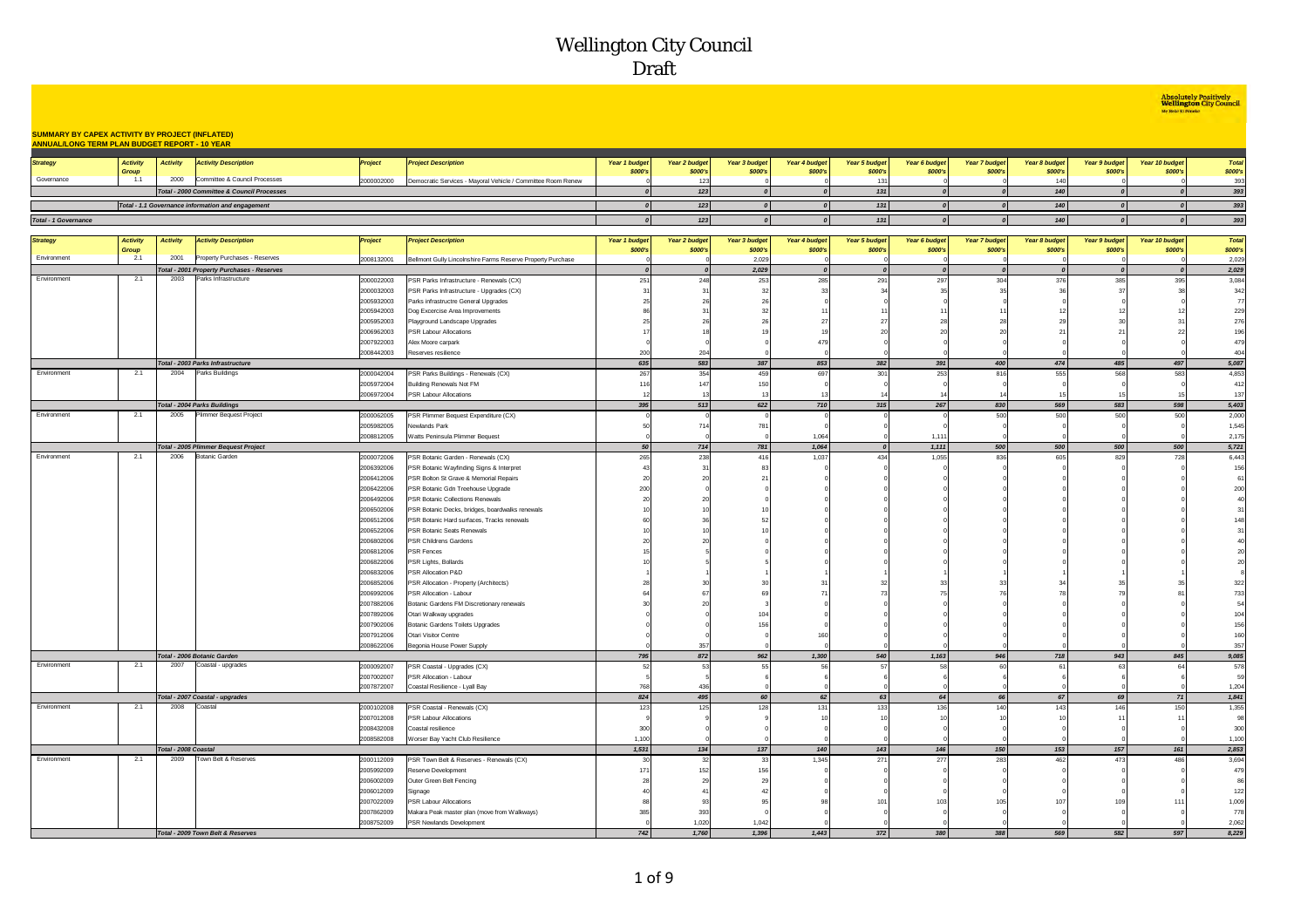| <b>Strategy</b>              | <b>Activity</b>        | <b>Activity</b><br><b>Activity Description</b>                             | Project    | <b>Project Description</b>                                 | Year 1 budget    | Year 2 budget    | Year 3 budget        | Year 4 budget   | <b>Year 5 budget</b> | Year 6 budget            | Year 7 budget        | Year 8 budget    | Year 9 budget        | Year 10 budget   | Total          |
|------------------------------|------------------------|----------------------------------------------------------------------------|------------|------------------------------------------------------------|------------------|------------------|----------------------|-----------------|----------------------|--------------------------|----------------------|------------------|----------------------|------------------|----------------|
|                              | Group                  |                                                                            |            |                                                            | \$000's          | \$000's          | \$000's              | \$000's         | \$000's              | \$000's                  | \$000's              | \$000's          | \$000's              | \$000's          | \$000's        |
| Environment                  | 2.1                    | 2010<br>Walkways renewals                                                  | 2000132010 | PSR Walkways - Renewals (CX)                               |                  | 21               | 152                  | 1,082           | 515                  | 527                      | 539                  | 574              | 588                  | 603              | 4,658          |
|                              |                        |                                                                            | 2000142010 | PSR Walkways - Upgrades (CX)                               |                  | 30               |                      | 10 <sub>5</sub> | 111                  | 113                      | 116                  | 119              | 122                  | 125              | 843            |
|                              |                        |                                                                            | 2006042010 | Community Special Trail Initiatives                        |                  | 82               |                      |                 |                      |                          |                      |                  |                      |                  | 245            |
|                              |                        |                                                                            | 2006052010 | Harbour Escaroment                                         |                  |                  |                      |                 |                      |                          |                      |                  |                      |                  | $\Delta\Delta$ |
|                              |                        |                                                                            | 2006062010 | Makara Peak Master Plan                                    |                  | 104              |                      |                 |                      |                          |                      |                  |                      |                  | 312            |
|                              |                        |                                                                            | 2006072010 | ownbelt Trails                                             |                  |                  |                      |                 |                      |                          |                      |                  |                      |                  | 245            |
|                              |                        |                                                                            | 2006082010 |                                                            |                  |                  |                      |                 |                      |                          |                      |                  |                      |                  | 234            |
|                              |                        |                                                                            |            | Outer Green Belt Trails                                    |                  |                  |                      |                 |                      |                          |                      |                  |                      |                  | 251            |
|                              |                        |                                                                            | 2006092010 | <b>Vorthern Reseve Trails</b>                              |                  |                  |                      |                 |                      |                          |                      |                  |                      |                  |                |
|                              |                        |                                                                            | 2006102010 | Makara Peak Upgrade Supporters Priorities                  |                  |                  |                      |                 |                      |                          |                      |                  |                      |                  | 86             |
|                              |                        |                                                                            | 2006112010 | Suburban Reserve Trails                                    |                  |                  |                      |                 |                      |                          |                      |                  |                      |                  | 122            |
|                              |                        |                                                                            | 2007032010 | <b>PSR Labour Allocations</b>                              |                  |                  |                      |                 |                      |                          |                      |                  |                      |                  | 589            |
|                              |                        |                                                                            | 2007852010 | <b>Skyline Extension</b>                                   | 300              |                  |                      |                 |                      |                          |                      |                  |                      |                  | 300            |
|                              |                        |                                                                            | 2008802010 | Abel Smith St Park Track                                   | 37               |                  |                      |                 |                      |                          |                      |                  |                      |                  | 37             |
|                              |                        | Total - 2010 Walkways renewals                                             |            |                                                            | 874              | 544              | 655                  | 1,247           | 850                  | 699                      | 716                  | 774              | 792                  | 812              | 7,965          |
|                              |                        | Total - 2.1 Gardens, beaches and green open spaces                         |            |                                                            | 5.847            | 5.616            | 7.031                | 6.819           | 2.666                | 4.222                    | 3,995                | 3.824            | 4.111                | 4.081            | 48,211         |
| Environment                  | 2.2                    | Southern Landfill Improvement<br>2011                                      | 2000152011 | 2011 Southern Landfill Improvement - Stage 4 Landfill Ext  | 169              | 2,994            | 5,557                | 6,265           | 221                  | 231                      | 241                  | 2,532            | 2,601                | 2.674            | 23,486         |
|                              |                        |                                                                            | 2000172011 | 2011 Southern Landfill Improvement - Carbon Unit Purchases | 1.022            | 1.258            | 1.286                | 1.877           | 1.922                | 1.971                    | 2.021                | 2.075            | 2.132                | 2.192            | 17,756         |
|                              |                        | Total - 2011 Southern Landfill Improvement                                 |            |                                                            | 1,192            | 4,252            | 6,842                | 8,142           | 2,143                | 2,201                    | 2,262                | 4,607            | 4,733                | 4,866            | 41,242         |
|                              |                        |                                                                            |            |                                                            |                  |                  |                      |                 |                      |                          |                      |                  |                      |                  |                |
|                              |                        | Total - 2.2 Waste reduction and energy conservation                        |            |                                                            | 1.192            | 4.252            | 6.842                | 8.142           | 2.143                | 2,201                    | 2,262                | 4.607            | 4,733                | 4,866            | 41,242         |
| Environment                  | 2.3                    | 2013 Water - Network renewals                                              |            | 2008002013 WCC PW Network Renewals                         | 6.592            | 4.783            | 5,076                | 5,023           | 5.736                | 7.536                    | 9.104                | 12.307           | 12.990               | 7.912            | 77,059         |
|                              |                        | Total - 2013 Water - Network renewals                                      |            |                                                            | 6,592            | 4,783            | 5,076                | 5,023           | 5,736                | 7,536                    | 9,104                | 12,307           | 12,990               | 7,912            | 77,059         |
| Environment                  | 2.3                    | 2014 Water - Pump Station renewals                                         | 2008012014 | <b>WCC PW Pump Station Renewals</b>                        | 141              | 542              | 451                  | 431             | 348                  | 356                      | 365                  | 374              | 384                  | 395              | 3,788          |
|                              |                        | Total - 2014 Water - Pump Station renewals                                 |            |                                                            | 141              | 542              | 451                  | 431             | 348                  | 356                      | 365                  | 374              | 384                  | 395              | 3,788          |
| Environment                  | 2.3                    | 2015 Water - Water Meter upgrades                                          | 2008022015 | WCC PW Water Meter Upgrades                                | 25               | 26               | 513                  | 524             | 537                  | 550                      | 564                  | 577              | 592                  | 608              | 4,516          |
|                              |                        | Total - 2015 Water - Water Meter upgrades                                  |            |                                                            | 25               | 26               | 513                  | 524             | 537                  | 550                      | 564                  | 577              | 592                  | 608              | 4,516          |
| Environment                  | 2.3                    | 2016<br>Water - Network upgrades                                           | 2008032016 | <b>NCC PW Water Network Upgrades</b>                       | 5,964            | 5,716            | 5,119                | 2,020           | 1,789                | 1,832                    | 1,876                | 1,926            | 1,978                | 2,035            | 30,256         |
|                              |                        |                                                                            | 2008282016 | PW Miramar Peninsular Upgrades                             |                  |                  |                      | 429             | 1,319                | 1,352                    | 1,387                |                  |                      |                  | 4,487          |
|                              |                        | Total - 2016 Water - Network upgrades                                      |            |                                                            | 5.964            | 5,716            | 5,119                | 2.449           | 3,108                | 3,184                    | 3.263                | 1,926            | 1.978                | 2.035            | 34,743         |
| Environment                  | 2.3                    | 2018 Water - Network renewals                                              | 2008042018 | WCC PW Network Renewals (reactive)                         | 1,366            | 1,406            | 1,441                | 1,474           | 1,510                | 1,547                    | 1,584                | 1,624            | 1.668                | 1.713            | 15,332         |
|                              |                        | Total - 2018 Water - Network renewals                                      |            |                                                            | 1,366            | 1,406            | 1,441                | 1,474           | 1,510                | 1,547                    | 1,584                | 1,624            | 1,668                | 1,713            | 15,332         |
| Environment                  | 2.3                    | 2019 Water - Reservoir renewals                                            | 2008092019 | WCC PW Reservoir renewals                                  | 319              | 144              | 148                  | 151             | 901                  | 3,981                    | 4,075                | 4,180            | 4,292                | 4,722            | 22,913         |
|                              |                        |                                                                            |            |                                                            |                  | 144              | 148                  | 151             |                      |                          |                      | 4,180            |                      |                  |                |
| Environment                  | 2.3                    | Total - 2019 Water - Reservoir renewals<br>2020 Water - Reservoir upgrades |            |                                                            | 319              |                  |                      |                 | 901                  | 3,981                    | 4,075                |                  | 4,292                | 4,722            | 22,913         |
|                              |                        |                                                                            | 2008102020 | <b>NCC PW Reservoir upgrades</b>                           | 1,380            | 1,081            | 6,878                | 7,710           | 850                  | 64                       | 2,017                | 2,069            | 2,125                | 2,186            | 26,360         |
|                              |                        |                                                                            | 2008312020 | PW Upper Stebbings Reservoire                              |                  |                  |                      | 1,073           | 1,099                | 5,071                    | 5,200                |                  |                      |                  | 12,443         |
|                              |                        |                                                                            | 2008322020 | PW Horokiwi Reservoire                                     |                  |                  |                      |                 | 1,099                | 1,127                    | 5,200                | 5,339            |                      |                  | 12,765         |
|                              |                        |                                                                            | 2008762020 | PW Omororo Reservoire                                      | 1.350            | 10,250           | 14,987               | 5,580           |                      |                          |                      |                  |                      |                  | 32,167         |
|                              |                        | Total - 2020 Water - Reservoir upgrades                                    |            |                                                            | 2.730            | 11.331           | 21,866               | 14.363          | 3.048                | 6.261                    | 12.418               | 7.407            | 2.125                | 2.186            | 83,734         |
|                              | Total - 2.3 Water      |                                                                            |            |                                                            | 17,138           | 23,947           | 34,613               | 24,415          | 15,187               | 23,416                   | 31,372               | 28,396           | 24,029               | 19,572           | 242,085        |
| Environmen                   | 2.4                    | 2023<br>Wastewater - Network renewals                                      | 2008072023 | WCC WW Network renewals                                    | 3.954            | 7.919            | 9.954                | 5.591           | 5,782                | 6,772                    | 7.168                | 7.408            | 7.606                | 7,750            | 69,903         |
|                              |                        |                                                                            | 2008302023 | WW CBD Wastewater Pinework                                 |                  |                  |                      | 2.146           | 2.198                | 2,254                    | 2,311                |                  |                      |                  | 8,909          |
|                              |                        |                                                                            | 2008342023 | <b>WW Sludge Reduction</b>                                 |                  |                  |                      |                 |                      |                          |                      |                  | 17.066               | 17.549           | 34,615         |
|                              |                        | Total - 2023 Wastewater - Network renewals                                 |            |                                                            | 3,954            | 7,919            | 9,954                | 7,737           | 7,980                | 9,025                    | 9,480                | 7,408            | 24,672               | 25,299           | 113,427        |
| Environment                  | 2.4                    | Wastewater - Network upgrades<br>2024                                      | 2008052024 | WCC WW Network upgrades                                    | 2.975            | 901              | 1,450                | 1,215           | 1.244                | 991                      | 1,014                | 1,040            | 1,068                | 1.097            | 12,997         |
|                              |                        |                                                                            | 2008292024 | WW Miramar Peninsular Upgrades                             |                  |                  |                      | 322             | 989                  | 1.014                    | 1.040                |                  |                      |                  | 3,365          |
|                              |                        | Total - 2024 Wastewater - Network upgrades                                 |            |                                                            | 2,975            | 901              | 1,450                | 1,537           | 2,233                | 2,005                    | 2,054                | 1,040            | 1.068                | 1,097            | 16,362         |
| Environment                  | 2.4                    | 2026 Wastewater - Pump Station renewals                                    | 2008112026 | WCC WW Pump Station renewals                               | 1,378            | 1,046            | 1,072                | 1,096           | 1,123                | 1,151                    | 1,178                | 1,230            | 1,262                | 1,297            | 11,833         |
|                              |                        |                                                                            |            |                                                            |                  | 1.046            |                      |                 |                      |                          |                      |                  | 1,262                |                  |                |
|                              |                        | Total - 2026 Wastewater - Pump Station renewals                            |            |                                                            | 1,378            |                  | 1,072                | 1,096           | 1,123                | 1,151                    | 1,178                | 1,230            |                      | 1,297            | 11,833         |
|                              | Total - 2.4 Wastewater |                                                                            |            |                                                            | 8.307            | 9,866            | 12,476               | 10,370          | 11,336               | 12,181                   | 12,712               | 9,678            | 27,003               | 27,693           | 141,622        |
| Environment                  | 2.5                    | 2028<br>Stormwater - Network upgrades                                      | 2008062028 | WCC SW Network upgrades                                    | 6,460            | 902              | 554                  | 621             | 5,058                | 2,920                    | 7,101                | 7,283            | 3,815                | 7,681            | 42,395         |
|                              |                        |                                                                            | 2008272028 | SW Miramar Peninsular Upgrades                             |                  |                  |                      | 322             | 989                  | 1,014                    | 1.040                |                  |                      |                  | 3,365          |
|                              |                        | Total - 2028 Stormwater - Network upgrades                                 |            |                                                            | 6,460            | 902              | 554                  | 943             | 6,047                | 3,934                    | 8,141                | 7,283            | 3,815                | 7,681            | 45,760         |
| Environment                  | 2.5                    | Stormwater - Network renewals<br>2029                                      | 2008082029 | WCC SW Network renewals                                    | 3,081            | 8.445            | 3,694                | 3,556           | 3,645                | 3,733                    | 3,824                | 3.901            | 4.006                | 4,114            | 42,000         |
|                              |                        |                                                                            | 2008332029 | SW Tawa Flood Reduction                                    |                  |                  |                      | $\Omega$        |                      |                          | 2,311                | 2,373            | 6,095                |                  | 10,779         |
|                              |                        | Total - 2029 Stormwater - Network renewals                                 |            |                                                            | 3,081            | 8,445            | 3,694                | 3,556           | 3,645                | 3,733                    | 6,135                | 6,274            | 10,101               | 4,114            | 52,779         |
|                              |                        |                                                                            |            |                                                            |                  |                  |                      |                 |                      |                          |                      |                  |                      |                  |                |
|                              | Total - 2.5 Stormwate. |                                                                            |            |                                                            | 9,541            | 9,347            | 4,248                | 4,499           | 9,692                | 7,668                    | 14,276               | 13,557           | 13,916               | 11,796           | 98,539         |
| Environment                  | 2.6                    | 2033 Zoo renewals                                                          |            | 2000672033 Zoo renewals - Zoo Renewals                     | 850              | 882              | 911                  | 921             | 945                  | 995                      | 1,021                | 1,049            | 1,078                | 1,110            | 9,761          |
|                              |                        | Total - 2033 Zoo renewals                                                  |            |                                                            | 850              | 882              | 911                  | 921             | 945                  | 995                      | 1,021                | 1,049            | 1,078                | 1,110            | 9,761          |
| Environment                  | 2.6                    | 2034 Zoo upgrades                                                          | 2008522034 | Animal habitat & sustainability projects Upgrade           | $\Omega$         | 308              | 1.677                | 1,717           | $\overline{0}$       | $\overline{\phantom{a}}$ | 385                  | 3.164            | 2.438                | $\Omega$         | 9,688          |
|                              |                        | Total - 2034 Zoo upgrades                                                  |            |                                                            | $\boldsymbol{o}$ | 308              | 1,677                | 1,717           | $\boldsymbol{o}$     | o                        | 385                  | 3,164            | 2,438                | $\sqrt{ }$       | 9,688          |
| Environment                  | 2.6                    | 2135 Zealandia                                                             |            | 2008532135 Zealandia staff accomodation upgrades           | $\Omega$         | $\mathbf 0$      | 786                  | 805             | $\,$ 0               | $\circ$                  | $\circ$              | $\Omega$         |                      |                  | 1,591          |
|                              |                        | Total - 2135 Zealandia                                                     |            |                                                            | $\boldsymbol{o}$ | $\boldsymbol{o}$ | 786                  | 805             | $\mathfrak{o}$       | $\boldsymbol{o}$         | $\boldsymbol{o}$     | $\boldsymbol{o}$ | $\boldsymbol{o}$     | $\boldsymbol{o}$ | 1,591          |
|                              |                        | <b>Total - 2.6 Conservation attractions</b>                                |            |                                                            | 850              | 1,190            | 3,373                | 3,443           | 945                  | 995                      | 1,406                | 4,212            | 3,516                | 1,110            | 21,040         |
|                              |                        |                                                                            |            |                                                            |                  |                  |                      |                 |                      |                          |                      |                  |                      |                  |                |
| <b>Total - 2 Environment</b> |                        |                                                                            |            |                                                            | 42,874           | 54,218           | 68,584               | 57,688          | 41,968               | 50,682                   | 66,024               | 64,275           | 77,308               | 69,118           | 592,739        |
|                              |                        |                                                                            |            |                                                            |                  |                  |                      |                 |                      |                          |                      |                  |                      |                  |                |
| <b>Strategy</b>              | <b>Activity</b>        | <b>Activity</b><br><b>Activity Description</b>                             | roject     | <b>Project Description</b>                                 | Year 1 budget    | Year 2 budget    | <b>Year 3 budget</b> | Year 4 budget   | Year 5 budget        | Year 6 budget            | <b>Year 7 budget</b> | Year 8 budget    | <b>Year 9 budget</b> | Year 10 budget   | Total          |
| Economic Development         | Group<br>3.1           | 2035<br>Wellington Venues renewals                                         |            |                                                            | \$000's          | \$000's          | \$000's              | \$000's         | \$000's              | \$000's                  | \$000's              | \$000's          | \$000's              | \$000's          | \$000's        |
|                              |                        |                                                                            | 2000692035 | Venues property renewals - Town Hall                       |                  |                  |                      |                 |                      |                          |                      |                  |                      |                  |                |
|                              |                        |                                                                            | 2000712035 | Venues property renewals - General capex                   | 717              | 1,222            | 1,296                | 1,467           | 1,183                | 203                      | 1,328                | 741              | 1,404                | 1,439            | 10,999         |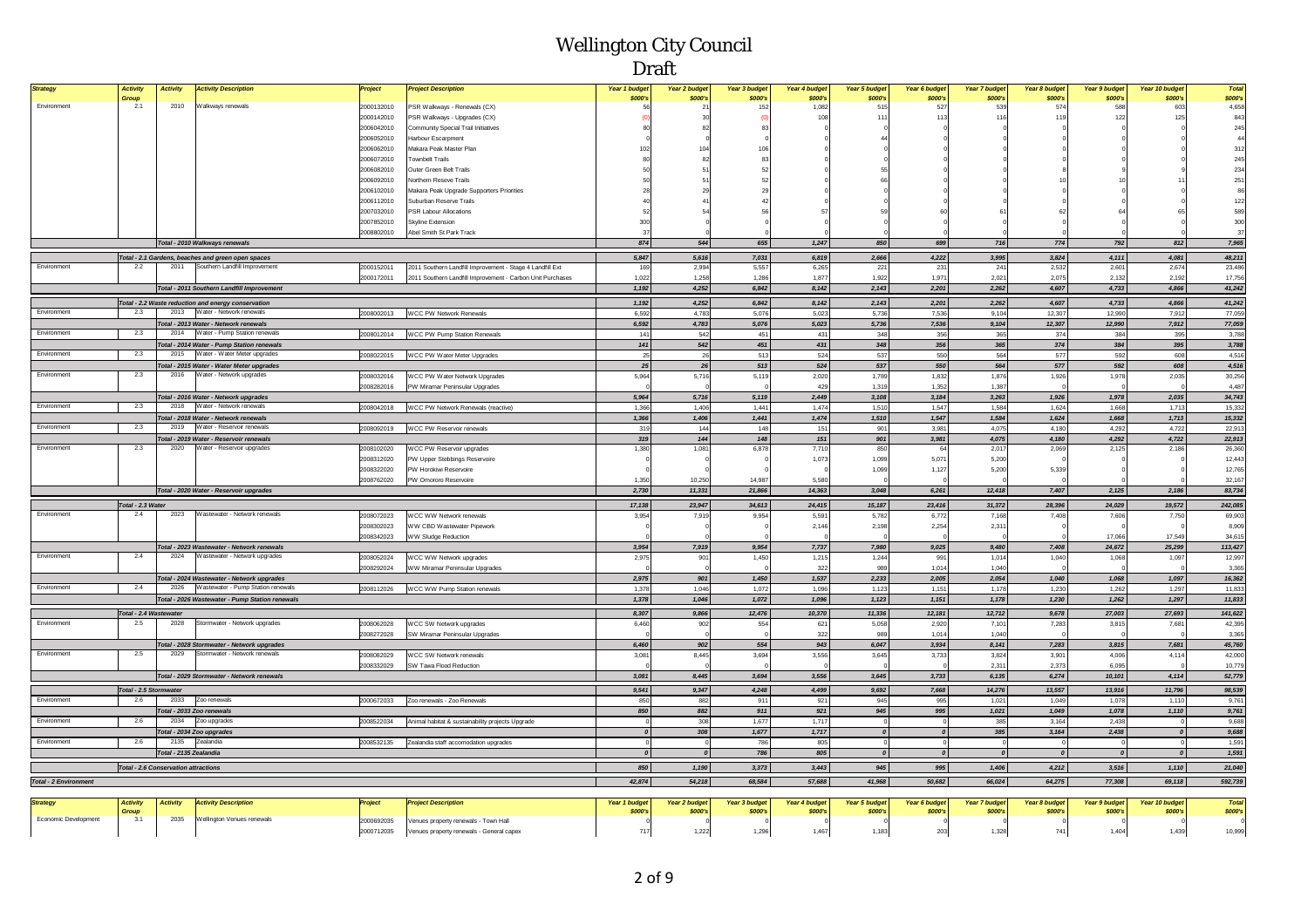| <b>Strategy</b>                       | <b>Activity</b><br>Group | <b>Activity</b>                          | <b>Activity Description</b>                                | Project    | <b>Project Description</b>                                   | Year 1 budget<br>\$000's | Year 2 budget<br>\$000's | Year 3 budget<br>\$000's | Year 4 budget<br><b>SOOO's</b> | Year 5 budget<br>\$000's | Year 6 budget<br>\$000's | Year 7 budget<br><b>SOOO's</b> | Year 8 budget<br>\$000's        | Year 9 budget<br>\$000's        | Year 10 budget<br>\$000's | <b>Total</b><br>\$000's                       |
|---------------------------------------|--------------------------|------------------------------------------|------------------------------------------------------------|------------|--------------------------------------------------------------|--------------------------|--------------------------|--------------------------|--------------------------------|--------------------------|--------------------------|--------------------------------|---------------------------------|---------------------------------|---------------------------|-----------------------------------------------|
|                                       |                          |                                          |                                                            | 2000782035 | /enues property renewals - St James Lifts                    | 293                      |                          |                          |                                |                          |                          |                                | 147                             |                                 |                           | 440                                           |
|                                       |                          |                                          |                                                            | 2000792035 | /enues property renewals - St James HVAC - Carry-fwd         | 528                      |                          |                          |                                |                          |                          |                                | 264                             |                                 |                           | 792                                           |
|                                       |                          |                                          |                                                            |            |                                                              |                          |                          |                          |                                |                          |                          |                                |                                 |                                 |                           |                                               |
|                                       |                          |                                          |                                                            | 2000802035 | Venues property renewals - Internal FM allocations           |                          |                          |                          | 112                            | 157                      |                          |                                |                                 |                                 |                           | 1,007                                         |
|                                       |                          |                                          |                                                            | 2000812035 | Venues property renewals - Internal labour allocations       |                          |                          |                          |                                | 53                       |                          |                                |                                 |                                 |                           | 528                                           |
|                                       |                          |                                          |                                                            | 2007172035 | Venues property renewals - St James Theatre and Counties Bui | 44                       |                          |                          |                                |                          |                          |                                | 220                             |                                 |                           | 661                                           |
|                                       |                          |                                          |                                                            | 2007242035 | Venues property renewals - MFC                               | 540                      |                          |                          |                                |                          |                          |                                |                                 |                                 |                           | 540                                           |
|                                       |                          |                                          | Total - 2035 Wellington Venues renewals                    |            |                                                              | 2,638                    | 1,337                    | 1,449                    | 1,631                          | 1,393                    | 314                      | 1,502                          | 1,530                           | 1,567                           | 1,606                     | 14,965                                        |
| Economic Development                  | 3.1                      |                                          | 2037 Indoor Arena                                          | 2007272037 | Indoor Arena                                                 |                          | 511                      | 521                      | 1,065                          | 5,439                    | 11,684                   | 22,776                         | 43,717                          |                                 |                           | 85,713                                        |
|                                       |                          |                                          |                                                            |            |                                                              |                          |                          |                          |                                |                          |                          |                                |                                 |                                 |                           |                                               |
|                                       |                          |                                          | Total - 2037 Indoor Arena                                  |            |                                                              | $\boldsymbol{0}$         | 511                      | 521                      | 1,065                          | 5,439                    | 11,684                   | 22,776                         | 43,717                          | $\Omega$                        | $\boldsymbol{0}$          | 85,713                                        |
|                                       |                          |                                          | Total - 3.1 City promotions and business support           |            |                                                              | 2,638                    | 1,847                    | 1,971                    | 2,695                          | 6,831                    | 11,998                   | 24,278                         | 45,248                          | 1,567                           | 1,606                     | 100,678                                       |
|                                       |                          |                                          |                                                            |            |                                                              |                          |                          |                          |                                |                          |                          |                                |                                 |                                 |                           |                                               |
| <b>Total - 3 Economic Development</b> |                          |                                          |                                                            |            |                                                              | 2,638                    | 1,847                    | 1,971                    | 2,695                          | 6,831                    | 11,998                   | 24,278                         | 45,248                          | 1,567                           | 1,606                     | 100,678                                       |
|                                       |                          |                                          |                                                            |            |                                                              |                          |                          |                          |                                |                          |                          |                                |                                 |                                 |                           |                                               |
| <b>Strategy</b>                       | <b>Activity</b>          | <b>Activity</b>                          | <b>Activity Description</b>                                | Project    | <b>Project Description</b>                                   | Year 1 budget            | Year 2 budget            | Year 3 budget            | Year 4 budget                  | Year 5 budget            | Year 6 budget            | Year 7 budget                  | Year 8 budget                   | Year 9 budget                   | Year 10 budget            | <b>Total</b>                                  |
|                                       | Group                    |                                          |                                                            |            |                                                              | <b>S000's</b>            | \$000's                  | \$000's                  | \$000's                        | \$000's                  | \$000's                  | <b>SOOO's</b>                  | \$000's                         | <b>\$000's</b>                  | \$000's                   | \$000's                                       |
| Cultural Wellbeing                    | 4.1                      | 2038                                     | Gallery & Museum Upgrades                                  | 2008392038 | <b>Bond Store Upgrade</b>                                    |                          |                          | 5,000                    | 5,000                          |                          |                          |                                |                                 |                                 |                           | 10,000                                        |
|                                       |                          |                                          | Total - 2038 Gallery & Museum Upgrades                     |            |                                                              | $\boldsymbol{0}$         | $\overline{a}$           | 5,000                    | 5,000                          | $\boldsymbol{o}$         | $\boldsymbol{0}$         | $\boldsymbol{o}$               |                                 |                                 | $\boldsymbol{0}$          | 10,000                                        |
| Cultural Wellbeing                    | 4.1                      | 2041                                     | Te ara o nga tupuna - Maori heritage trails                | 2000832041 | Toa Pou                                                      | 120                      |                          |                          | $\mathbf 0$                    | $\overline{0}$           | $\Omega$                 | $\mathbf 0$                    |                                 |                                 |                           | 120                                           |
|                                       |                          |                                          |                                                            |            |                                                              | 120                      | $\overline{a}$           | $\overline{a}$           | $\boldsymbol{o}$               | $\boldsymbol{o}$         | $\boldsymbol{o}$         | $\boldsymbol{o}$               | $\Omega$                        | $\Omega$                        | $\boldsymbol{o}$          | 120                                           |
| Cultural Wellbeing                    | 4.1                      |                                          | Total - 2041 Te ara o nga tupuna - Maori heritage trails   |            |                                                              |                          |                          |                          |                                |                          |                          |                                |                                 |                                 |                           |                                               |
|                                       |                          | 2042                                     | Arts Installation                                          | 2000842042 | Arts Installation - Arts Installation 1                      | 31                       | 32                       | 32                       | 33                             | 34                       | 34                       | 35                             | $\mathbf{3}$                    |                                 |                           | 241                                           |
|                                       |                          |                                          | Total - 2042 Arts Installation                             |            |                                                              | 31                       | 32                       | 32                       | 33                             | 34                       | 34                       | 35                             | $\overline{\mathbf{3}}$         |                                 | $\overline{\mathbf{3}}$   | 241                                           |
| Cultural Wellbeing                    | 4.1                      |                                          | 2129 Wellington Convention Centre and Movie Museum         |            | 2002982129 Convention Centre & Movie Museum                  | $\circ$                  | 15,955                   | 48,614                   | 73,604                         | 26,655                   | $\circ$                  | $\circ$                        |                                 |                                 | $\mathbf 0$               | 164,828                                       |
|                                       |                          |                                          | Total - 2129 Wellington Convention Centre and Movie Museum |            |                                                              | o                        | 15,955                   | 48,614                   | 73,604                         | 26,655                   | $\circ$                  | $\mathfrak{o}$                 |                                 | $\Omega$                        | $\circ$                   | 164,828                                       |
|                                       |                          |                                          |                                                            |            |                                                              |                          |                          |                          |                                |                          |                          |                                |                                 |                                 |                           |                                               |
|                                       |                          | Total - 4.1 Arts and cultural activities |                                                            |            |                                                              | 151                      | 15,987                   | 53,646                   | 78,637                         | 26,689                   | 34                       | 35                             | $\overline{\mathbf{a}}$         | $\overline{\mathbf{3}}$         | 3 <sup>1</sup>            | 175,189                                       |
| <b>Total - 4 Cultural Wellbeing</b>   |                          |                                          |                                                            |            |                                                              | 151                      | 15,987                   | 53,646                   | 78,637                         | 26,689                   | 34                       | 35                             | $\overline{\mathbf{3}}$         | 3                               | $\overline{\mathbf{3}}$   | 175,189                                       |
|                                       |                          |                                          |                                                            |            |                                                              |                          |                          |                          |                                |                          |                          |                                |                                 |                                 |                           |                                               |
|                                       |                          |                                          |                                                            |            |                                                              |                          |                          |                          |                                |                          |                          |                                |                                 |                                 |                           |                                               |
| <b>Strategy</b>                       | <b>Activity</b><br>Group | <b>Activity</b>                          | <b>Activity Description</b>                                | Project    | <b>Project Description</b>                                   | Year 1 budget<br>\$000's | Year 2 budget<br>\$000's | Year 3 budget<br>\$000's | Year 4 budget<br><b>S000's</b> | Year 5 budget<br>\$000's | Year 6 budget<br>\$000's | Year 7 budget<br><b>SOOO's</b> | Year 8 budget<br><b>\$000's</b> | Year 9 budget<br><b>\$000's</b> | Year 10 budget<br>\$000's | <b>Total</b><br>\$000's                       |
| Social and Recreation                 | 5.1                      | 2043                                     | Aquatic Facility upgrades                                  | 2006862043 | PSR Aquatic Facility Upgrades                                |                          |                          |                          |                                |                          |                          |                                |                                 |                                 |                           |                                               |
|                                       |                          |                                          |                                                            |            |                                                              |                          |                          |                          |                                |                          |                          |                                |                                 |                                 |                           | (0)                                           |
|                                       |                          |                                          |                                                            | 2007842043 | Karori Pool carpark Upgrade                                  | 189                      |                          |                          |                                |                          |                          |                                |                                 |                                 |                           | 189                                           |
|                                       |                          |                                          |                                                            | 2008642043 | Karori Pool Car Park                                         | 11                       |                          |                          |                                |                          |                          |                                |                                 |                                 |                           | 111                                           |
|                                       |                          |                                          |                                                            | 2008782043 | Khandallah Swimming Pool Upgrade                             |                          |                          |                          | 1.064                          |                          |                          |                                |                                 |                                 |                           | 1.064                                         |
|                                       |                          |                                          | Total - 2043 Aquatic Facility upgrades                     |            |                                                              | 300                      | $\boldsymbol{a}$         |                          | 1,064                          | $\boldsymbol{o}$         | $\Omega$                 | $\Omega$                       |                                 |                                 | $\boldsymbol{0}$          | 1,364                                         |
| Social and Recreation                 | 5.1                      | 2044                                     | Aquatic Facility renewals                                  | 2000862044 | PSR Aquatic Facility - Renewals (CX)                         | 224                      | 204                      | 208                      | 1,831                          | 1,880                    | 1,912                    | 1,957                          | 2,022                           | 2,070                           | 2,124                     | 14,433                                        |
|                                       |                          |                                          |                                                            | 2007042044 | PSR Labour Allocations                                       | 65                       |                          |                          | 72                             | 74                       |                          |                                |                                 |                                 |                           | 746                                           |
|                                       |                          |                                          |                                                            |            |                                                              |                          |                          |                          |                                |                          |                          |                                |                                 |                                 |                           |                                               |
|                                       |                          |                                          |                                                            | 2007792044 | reyberg Pool Roof asbestos                                   |                          |                          |                          |                                | 544                      |                          |                                |                                 |                                 |                           | 544                                           |
|                                       |                          |                                          |                                                            | 2007802044 | Tawa Pool 5 Yr closure                                       | 700                      |                          |                          |                                |                          |                          |                                |                                 |                                 |                           | 700                                           |
|                                       |                          |                                          |                                                            | 2007812044 | Keith Spry Spas                                              |                          | 612                      |                          |                                |                          |                          |                                |                                 |                                 |                           | 612                                           |
|                                       |                          |                                          |                                                            | 2007822044 | <b>WRAC Spray &amp; Programmes</b>                           |                          | 854                      |                          |                                |                          |                          |                                |                                 |                                 |                           | 854                                           |
|                                       |                          |                                          |                                                            | 2007832044 | WRAC Main Pool                                               |                          |                          | 1,354                    |                                |                          |                          |                                |                                 |                                 |                           | 1,354                                         |
|                                       |                          |                                          | <b>Total - 2044 Aquatic Facility renewals</b>              |            |                                                              | 990                      | 1,739                    | 1,633                    | 1,903                          | 2,498                    | 1,988                    | 2,034                          | 2,100                           | 2,151                           | 2,206                     | 19,242                                        |
| Social and Recreation                 | 5.1                      | 2045                                     | Sportsfields upgrades                                      |            |                                                              |                          |                          |                          |                                |                          |                          |                                |                                 |                                 |                           |                                               |
|                                       |                          |                                          |                                                            | 2000872045 | PSR Sportsfields - Renewals (CX)                             |                          | 52                       |                          | 427                            | 436                      | 446                      | 457                            |                                 | 479                             | 491                       | 3,267                                         |
|                                       |                          |                                          |                                                            | 2006152045 | <b>ilbirnie Gravel Banding</b>                               |                          |                          |                          |                                |                          |                          |                                |                                 |                                 |                           | 100                                           |
|                                       |                          |                                          |                                                            | 2007052045 | PSR Labour Allocations                                       |                          | 31                       |                          |                                | 33                       |                          |                                |                                 |                                 |                           | 334                                           |
|                                       |                          |                                          |                                                            | 2007712045 | Lyndhurst Field renovation                                   |                          | 153                      |                          |                                |                          |                          |                                |                                 |                                 |                           | 153                                           |
|                                       |                          |                                          |                                                            | 2007722045 | Polo - drainage & irrigation                                 |                          | 204                      |                          |                                |                          |                          |                                |                                 |                                 |                           | ${\bf 204}$                                   |
|                                       |                          |                                          |                                                            | 2007732045 | Sportsfield Lighting renewals                                |                          |                          |                          |                                |                          |                          |                                |                                 |                                 |                           | $35\,$                                        |
|                                       |                          |                                          |                                                            | 2007742045 | Wicket cover renewals                                        |                          |                          |                          |                                |                          |                          |                                |                                 |                                 |                           | 16                                            |
|                                       |                          |                                          |                                                            |            |                                                              |                          |                          |                          |                                |                          |                          |                                |                                 |                                 |                           |                                               |
|                                       |                          |                                          |                                                            | 2007752045 | <b>Ielston Field renovation</b>                              |                          |                          |                          |                                |                          |                          |                                |                                 |                                 |                           | 125                                           |
|                                       |                          |                                          |                                                            | 2007762045 | Nairnville gravel banding                                    |                          |                          |                          |                                |                          |                          |                                |                                 |                                 |                           | 156                                           |
|                                       |                          |                                          |                                                            | 2007772045 | Hard court renewals                                          |                          |                          |                          |                                |                          |                          |                                |                                 |                                 |                           | 126                                           |
|                                       |                          |                                          |                                                            | 2007782045 | Rugby League Park field                                      | クら                       |                          |                          |                                |                          |                          |                                |                                 |                                 |                           | 250                                           |
|                                       |                          |                                          |                                                            | 2008602045 | Grenada North Community Sports Hub                           |                          |                          |                          |                                | 217                      | 3,334                    | 3,412                          | 3,493                           |                                 |                           | 10,456                                        |
|                                       |                          |                                          | Total - 2045 Sportsfields upgrades                         |            |                                                              | 431                      | 440                      | 450                      | 460                            | 687                      | 3,814                    | 3,903                          | 3,996                           | 515                             | 528                       | 15,223                                        |
| Social and Recreation                 | $-5.1$                   |                                          | 2046 Synthetic Turf Sportsfields renewals                  | 2000892046 | PSR Artificial Turfs - Renewals (CX)                         |                          | 632                      | 32                       | 1,908                          | 672                      | 34                       | 35                             | 35                              |                                 | $\overline{3}$            | 3,481                                         |
|                                       |                          |                                          |                                                            | 2007682046 |                                                              |                          |                          |                          |                                |                          |                          |                                |                                 |                                 |                           | 675                                           |
|                                       |                          |                                          |                                                            |            | e Whaea Synthetic renewal                                    |                          | 31                       | 645                      |                                |                          |                          |                                |                                 |                                 |                           |                                               |
|                                       |                          |                                          |                                                            | 2008682046 | Alex Moore Pk Synthetic Turf Renewal                         |                          |                          |                          |                                |                          |                          | 569                            | 35                              | 715                             | 428                       | 1,747                                         |
|                                       |                          |                                          | Total - 2046 Synthetic Turf Sportsfields renewals          |            |                                                              | 61                       | 662                      | 676                      | 1,908                          | 672                      | 34                       | 603                            | 70                              | 751                             | 465                       | 5,903                                         |
| Social and Recreation                 | 5.1                      | 2047                                     | Synthetic Turf Sportsfields upgrades                       | 2000902047 | PSR Artificial Turfs - Upgrades (CX)                         |                          |                          |                          |                                |                          |                          |                                |                                 |                                 |                           | 59                                            |
|                                       |                          |                                          |                                                            | 2008712047 | Synthetic Turf Tawa/Grenada                                  |                          |                          |                          |                                |                          |                          |                                | 2.329                           |                                 |                           | 2,329                                         |
|                                       |                          |                                          | Total - 2047 Synthetic Turf Sportsfields upgrades          |            |                                                              | $\overline{5}$           | 5                        |                          | 6 <sup>1</sup>                 | 6                        | 6 <sup>1</sup>           | 6                              | 2,335                           |                                 | 6                         | 2,388                                         |
|                                       | 5.1                      |                                          | 2048 Recreation Centre Renewal                             |            |                                                              |                          |                          |                          |                                |                          |                          |                                |                                 |                                 |                           |                                               |
| Social and Recreation                 |                          |                                          |                                                            | 2000912048 | PSR Recreation Centres - Renewals (CX)                       |                          |                          |                          | 322                            | 49                       |                          | 256                            |                                 |                                 | 112                       | 968                                           |
|                                       |                          |                                          |                                                            | 2006202048 | Naimville Recreation Centre                                  |                          |                          |                          |                                |                          |                          |                                |                                 |                                 |                           |                                               |
|                                       |                          |                                          |                                                            | 2006212048 | Karori Recreation Centre                                     |                          |                          |                          |                                |                          |                          |                                |                                 |                                 |                           | $\begin{array}{c} 52 \\ 50 \\ 18 \end{array}$ |
|                                       |                          |                                          |                                                            | 2006222048 | Kilbirnie Recreation Centre                                  |                          |                          |                          |                                |                          |                          |                                |                                 |                                 |                           |                                               |
|                                       |                          |                                          |                                                            | 2007062048 | <b>PSR Labour Allocations</b>                                |                          |                          |                          |                                |                          |                          |                                |                                 |                                 |                           | 59                                            |
|                                       |                          |                                          | <b>Total - 2048 Recreation Centre Renewal</b>              |            |                                                              | 56                       | $27\,$                   | 63                       | 328                            | 55                       | 56                       | 262                            | 64                              | 116                             | 119                       | 1,147                                         |
| Social and Recreation                 | 5.1                      | 2049                                     | <b>ASB Sports Centre</b>                                   |            |                                                              |                          |                          |                          |                                |                          |                          |                                | 174                             |                                 |                           |                                               |
|                                       |                          |                                          |                                                            | 2000932049 | PSR ASB Sports Centre - Renewals (CX)                        |                          | 119                      | 310                      | 124                            | 162                      | 165                      | 169                            |                                 |                                 | 182                       | 1,614                                         |
|                                       |                          |                                          |                                                            | 2007072049 | PSR Labour Allocations                                       |                          |                          |                          |                                |                          |                          |                                |                                 |                                 |                           | 59                                            |
|                                       |                          |                                          | Total - 2049 ASB Sports Centre                             |            |                                                              | 37                       | 125                      | 315                      | 130                            | 167                      | $171$                    | 175                            | 180                             | 184                             | 189                       | 1,673                                         |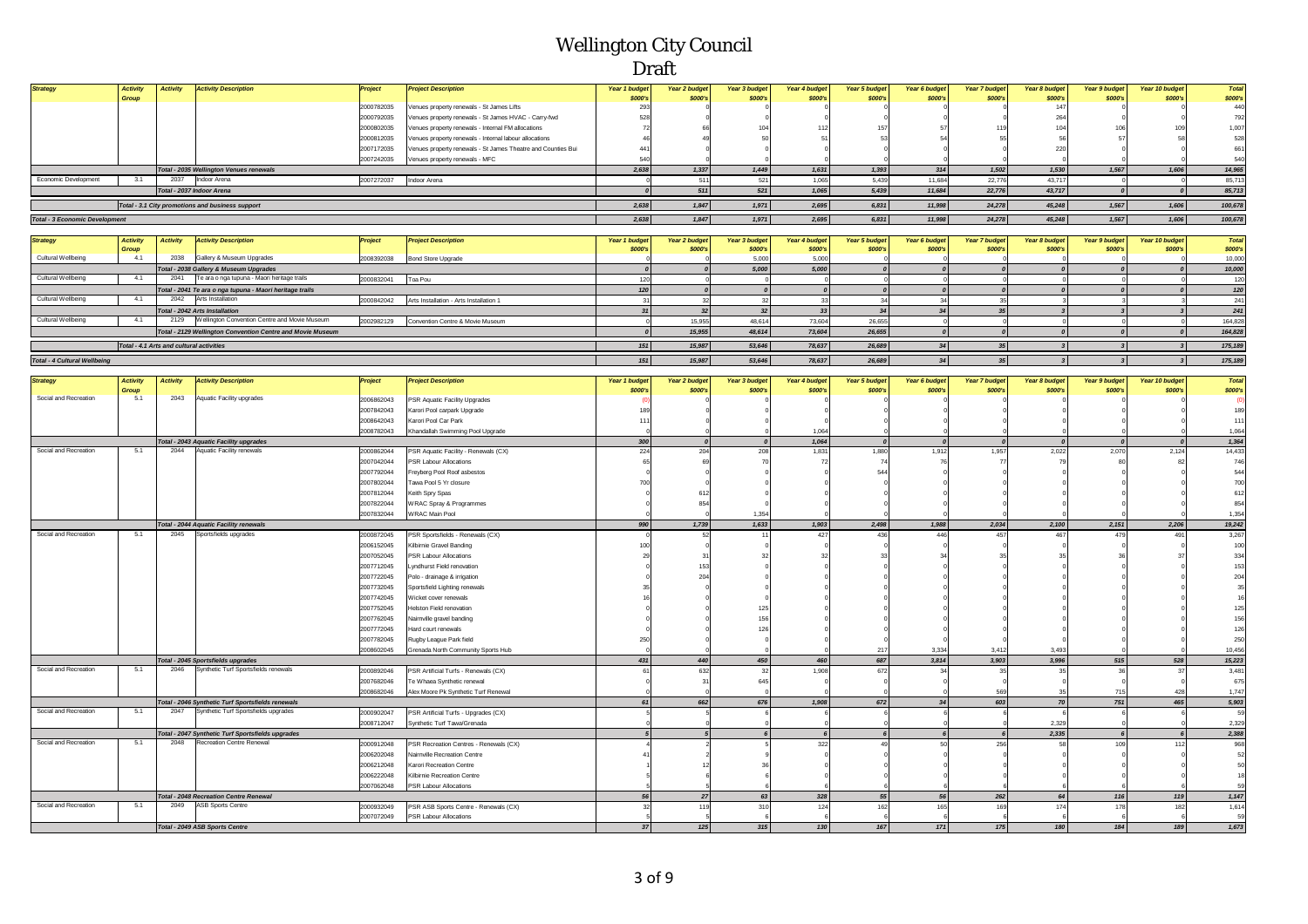| <b>Strategy</b>       | <b>Activity</b> | <b>Activity</b><br><b>Activity Description</b>                              | Project    | <b>Project Description</b>                                   | Year 1 budget  | Year 2 budget | Year 3 budget             | Year 4 budget    | Year 5 budget  | Year 6 budget | Year 7 budget | Year 8 budget  | Year 9 budget  | Year 10 budget  | <b>Total</b> |
|-----------------------|-----------------|-----------------------------------------------------------------------------|------------|--------------------------------------------------------------|----------------|---------------|---------------------------|------------------|----------------|---------------|---------------|----------------|----------------|-----------------|--------------|
|                       | Group           |                                                                             |            |                                                              | \$000's        | \$000's       | \$000's                   | \$000's          | \$000's        | \$000's       | \$000's       | \$000's        | \$000's        | \$000's         | \$000's      |
| Social and Recreation | 5.1             | 2050<br><b>Basin Reserve</b>                                                | 2000942050 | Basin Reserve (Balance of Master Plan)                       | 3.750          | 6.714         | 5.125                     | 266              | 326            | 389           | 739           | 466            | 477            | 489             | 18.741       |
|                       |                 | Total - 2050 Basin Reserve                                                  |            |                                                              | 3,750          | 6,714         | 5,125                     | 266              | 326            | 389           | 739           | 466            | 477            | 489             | 18,741       |
| Social and Recreation | 5.1             | 2051<br>Playgrounds renewals & upgrades                                     | 2000972051 | PSR Playgrounds - Renewals (CX)                              | 488            | 356           | 364                       | 372              | 380            | 388           | 397           | 472            | 484            | 496             | 4,198        |
|                       |                 |                                                                             | 2000982051 | PSR Playgrounds - Upgrades (CX)                              | 240            | 176           | 107                       | 10               | 112            | 284           | 117           | 120            | 123            | 126             | 1,514        |
|                       |                 |                                                                             | 2006282051 | Vakefield                                                    | 254            |               |                           |                  |                |               |               |                |                |                 | 254          |
|                       |                 |                                                                             |            |                                                              |                |               |                           |                  | 2 <sup>2</sup> | 24            |               |                |                |                 | 236          |
|                       |                 |                                                                             | 2007082051 | PSR Labour Allocations                                       |                |               |                           |                  |                |               |               |                |                |                 |              |
|                       |                 |                                                                             | 2008122051 | <b>Jewlands Park Play Area</b>                               |                |               |                           |                  |                |               |               |                |                |                 | 157          |
|                       |                 |                                                                             | 2008652051 | Playground Playspace Policy Renewals and Upgrades            | 229            | 647           | 692                       | 1.026            | 1.048          | 653           | 47            |                |                | 41              | 6,087        |
|                       |                 |                                                                             | 2008732051 | Playground Playspace Policy 12-15 Year Cycle                 | 229            | 637           | 692                       | 1,026            | 1.048          | 653           | 471           | 449            | 460            | 411             | 6,077        |
|                       |                 | Total - 2051 Playgrounds renewals & upgrades                                |            |                                                              | 1,617          | 1,838         | 1,877                     | 2,556            | 2,612          | 2,003         | 1,481         | 1,516          | 1,552          | 1,470           | 18,523       |
| Social and Recreation | 5.1             | 2052 Evans Bay Marina - Renewals                                            | 2000992052 | PSR Evans Bay Marina - Renewals (CX)                         | 103            | 60            | 713                       | 268              | 113            | 68            | 125           | 694            | 234            | 240             | 2,617        |
|                       |                 |                                                                             | 2007092052 | <b>PSR Labour Allocations</b>                                |                |               |                           |                  |                |               |               |                |                |                 | 59           |
|                       |                 | Total - 2052 Evans Bay Marina - Renewals                                    |            |                                                              | 108            | 65            | 719                       | 274              | 118            | 74            | 131           | 700            | 240            | 246             | 2,676        |
| Social and Recreation | 5.1             | 2053 Clyde Quay Marina - Upgrade                                            | 2001002053 | PSR Clyde Quay Marina - Upgrade (CX)                         |                |               | ${\bf 22}$                |                  |                |               |               |                |                |                 | 32           |
|                       |                 |                                                                             | 2003012053 | PSR Clyde Quay Marina - Renewal (CX)                         | 84             | 50            | 256                       | 123              | 63             | 59            | 72            | 258            | 121            | 125             | 1,210        |
|                       |                 |                                                                             | 2007102053 | PSR Labour Allocations                                       |                |               |                           |                  |                |               |               |                |                |                 | 59           |
|                       |                 |                                                                             | 2007662053 | PSR Clyde Quay Marina - FM renewals                          | 24             | 20            | 299                       |                  |                |               |               |                |                |                 | 343          |
|                       |                 | Total - 2053 Clyde Quay Marina - Upgrade                                    |            |                                                              | 114            | 77            | 582                       | 133              | 70             | 66            | 79            | 265            | 128            | 131             | 1,644        |
|                       |                 |                                                                             |            |                                                              |                |               |                           |                  |                |               |               |                |                |                 |              |
|                       |                 | Total - 5.1 Recreation promotion and support                                |            |                                                              | 7,469          | 11,692        | 11,445                    | 9,027            | 7,212          | 8,600         | 9,414         | 11,693         | 6,121          | 5,850           | 88,524       |
| Social and Recreation | 5.2             | 2054 Upgrade Library Materials                                              | 2001012054 | Upgrade Library Materials - Library Collection               | 2,146          | 2.189         | 2,235                     | 2,283            | 2,333          | 2,385         | 2,441         | 2,499          | 2,559          | 2,625           | 23,694       |
|                       |                 | <b>Total - 2054 Upgrade Library Materials</b>                               |            |                                                              | 2,146          | 2,189         | 2,235                     | 2,283            | 2,333          | 2,385         | 2,441         | 2,499          | 2,559          | 2,625           | 23,694       |
| Social and Recreation | 5.2             | Upgrade Computer Replacemen<br>2055                                         | 2001022055 | Library Computer System Upgrade                              |                |               |                           | 2,126            |                |               |               |                | 2,771          |                 | 4,897        |
|                       |                 |                                                                             | 2003372055 | Upgrade Computer Replacement                                 | R <sub>1</sub> | 83            | 85                        | R                | <b>RR</b>      | 90            | $\alpha$      | QF             | Q7             | 100             | RQR          |
|                       |                 | Total - 2055 Upgrade Computer Replacement                                   |            |                                                              | 81             | 83            | 85                        | 2,213            | 88             | 90            | 93            | 95             | 2,868          | 100             | 5,796        |
| Social and Recreation | 5.2             | 2056<br>Central Library upgrades                                            | 2001042056 | Central Library upgrades - Furniture Renewals                | 17             | 17            | 18                        |                  | 19             | 19            | 19            | 20             | 20             | 21              | 189          |
|                       |                 |                                                                             | 2005862056 | Central Library Refresh 3.0                                  | 291            |               |                           |                  |                |               |               |                |                |                 | 291          |
|                       |                 | Total - 2056 Central Library upgrades                                       |            |                                                              | 308            | 17            | 18                        | 18               | 19             | 19            | 19            | 20             | 20             | 21              | 480          |
| Social and Recreation | 5.2             | 2057 Branch Library upgrades                                                | 2001052057 | Branch Library upgrades - Johnsonville Library Redevelopment | 13,687         | 3,877         | $\Omega$                  |                  | $\Omega$       | $\circ$       | $\circ$       | $\Omega$       |                | $\Omega$        | 17,564       |
|                       |                 | Total - 2057 Branch Library upgrades                                        |            |                                                              | 13,687         | 3,877         | $\overline{\mathfrak{o}}$ | $\boldsymbol{0}$ | $\overline{0}$ | 0             | o             | $\overline{a}$ | $\overline{a}$ | $\overline{a}$  | 17,564       |
| Social and Recreation | 5.2             | <b>Branch Libraries renewals</b><br>2058                                    | 2001062058 | Branch Library Renewals - Central Cluster                    |                |               | 25                        | 40               |                |               | 13            | 15             |                | 16              | 147          |
|                       |                 |                                                                             | 2001072058 | Branch Library Renewals - Western Cluster                    | 124            | 302           | 294                       | 150              | 53             | 11            | 69            | 16             | 165            | 170             | 1,500        |
|                       |                 |                                                                             | 2005702058 | Branch Library Renewals - Northern Cluster                   |                |               |                           |                  |                |               |               |                |                |                 | 20           |
|                       |                 | Total - 2058 Branch Libraries renewals                                      |            |                                                              | 131            | 314           | 323                       | 192              | 61             | 14            | 83            | 179            | 183            | 188             | 1,666        |
| Social and Recreation | 5.2             | Housing upgrades<br>2059                                                    | 2001082059 | lousing upgrades - Community Action Programme                | 125            |               |                           |                  |                |               |               |                |                |                 | 125          |
|                       |                 |                                                                             | 2001092059 | Housing upgrades - Arlington Site 2 (Phase 1)                | 1,500          | (0)           |                           |                  |                |               |               |                |                |                 | 1,500        |
|                       |                 |                                                                             | 2001102059 | Housing upgrades - Arlington Site 1 (Phase 2)                | 2,336          | 5,999         | 427                       |                  |                |               |               |                |                |                 | 8,763        |
|                       |                 |                                                                             | 2001122059 | Housing upgrades - Project Mgmt Labour                       | 450            | 474           | 490                       | 530              | 545            | 555           | 565           | 56             | 575            | 587             | 5,334        |
|                       |                 |                                                                             |            |                                                              |                |               |                           | 14 <sup>°</sup>  | 145            |               |               | 154            |                |                 |              |
|                       |                 |                                                                             | 2001132059 | Housing upgrades - Salary Allocation                         | 127            | 134           | 137                       |                  |                | 148           | 151           |                | 157            | 160             | 1,452        |
|                       |                 |                                                                             | 2007982059 | Housing Upgrade Project - Phase 2                            |                |               |                           | 840              | 2,336          | 21,102        | 26,226        | 49,002         | 23,767         | 7,028           | 130,301      |
|                       |                 | Total - 2059 Housing upgrades<br>2060 Housing renewals                      |            |                                                              | 4,538          | 6,607         | 1,054                     | 1,511            | 3,026          | 21,805        | 26,942        | 49,719         | 24,498         | 7,774           | 147,475      |
| Social and Recreation | 5.2             |                                                                             | 2001182060 | lousing renewals - BAU Capex                                 | 2,923          | 3,124         | 4,013                     | 3,146            | 2,749          | 2,827         | 2,933         | 4,812          | 4,928          | 5,056           | 36,512       |
|                       |                 |                                                                             | 2001212060 | lousing renewals - Other                                     | 200            | 111           | 50                        |                  | $\mathcal{X}$  | 33            | 31            |                | 6              | 63              | 685          |
|                       |                 |                                                                             | 2001222060 | lousing renewals - Insulation                                | 200            |               |                           |                  |                |               |               |                |                |                 | 200          |
|                       |                 |                                                                             | 2001252060 | lousing renewals - Daniell St 181 Concrete remediation       | 249            |               |                           |                  |                |               |               |                |                |                 | 376          |
|                       |                 |                                                                             | 2007352060 | Project management labour recharge - Housing Renewals        |                |               |                           |                  |                | 37            |               |                |                |                 | 363          |
|                       |                 | Total - 2060 Housing renewals                                               |            |                                                              | 3,604          | 3,268         | 4,097                     | 3,220            | 2,818          | 2,896         | 3,007         | 4,952          | 5,071          | 5,203           | 38,137       |
| Social and Recreation | 5.2             | 2061<br>Community Halls - upgrades & renewals                               | 2001312061 | Community Services - Discretionary Renewals                  | 26             | 27            | 29                        | 24               | 24             | 25            |               |                |                |                 | 268          |
|                       |                 |                                                                             | 2001322061 | Community Services - Other Renewals                          |                | 82            | 150                       |                  |                |               |               |                |                |                 | 530          |
|                       |                 |                                                                             | 2001362061 | Community Services - Aro Valley Community Centre Upgrade     | 1,062          |               |                           |                  |                |               |               |                |                |                 | 1,062        |
|                       |                 |                                                                             | 2001372061 | Community Services - Kilbirnie Community Centre Upgrade      |                |               |                           |                  |                |               |               |                |                |                 | 56           |
|                       |                 |                                                                             | 2001382061 | Community Services - Newtown Community Centre Upgrade        | 3,203          |               |                           |                  |                |               |               |                |                |                 | 3,203        |
|                       |                 |                                                                             | 2001392061 | Community Services - Strathmore Community Centre Upgrade     | 273            | 925           |                           |                  |                |               |               |                |                |                 | 1,198        |
|                       |                 |                                                                             | 2001402061 | Community Halls - upgrades & renewals                        |                |               |                           |                  |                |               |               |                |                |                 |              |
|                       |                 | Total - 2061 Community Halls - upgrades & renewals                          |            |                                                              | 4,622          | 1,035         | 181                       | 105              | 26             | 60            | 31            | 85             | 88             | 90 <sup>1</sup> | 6,324        |
|                       |                 |                                                                             |            |                                                              |                |               |                           |                  |                |               |               |                |                |                 |              |
|                       |                 | Total - 5.2 Community participation and support<br>2062 Burial & Cremations |            |                                                              | 29.117         | 17,392        | 7,993                     | 9.542            | 8.371          | 27,269        | 32,616        | 57,549         | 35,288         | 16,000          | 241,137      |
| Social and Recreation | 5.3             |                                                                             | 2001412062 | PSR Burial & Cremations - Renewals (CX)                      |                | 21            | 24                        | 143              | 114            | 49            | 132           | 365            | 380            | 310             | 1,637        |
|                       |                 |                                                                             | 2006902062 | PSR Upgrades Headstone Beams Makara Cem                      |                | 56            |                           |                  | 92             |               | 102           |                | 78             | 80              | 754          |
|                       |                 |                                                                             | 2006912062 | PSR Upgrades Investigation into future use of cemeteries     |                |               |                           |                  |                |               |               |                |                | 135             | 383          |
|                       |                 |                                                                             | 2006922062 | PSR Grave Restoration Renwals                                |                |               |                           |                  |                |               |               |                |                |                 | 143          |
|                       |                 |                                                                             | 2006932062 | PSR Furniture and Signage                                    |                |               |                           |                  |                |               |               |                |                |                 | 20           |
|                       |                 |                                                                             | 2007112062 | <b>PSR Labour Allocations</b>                                |                |               |                           |                  |                |               |               |                |                |                 | 285          |
|                       |                 |                                                                             | 2007382062 | Cemetery Roading Makara                                      |                |               |                           |                  |                |               |               |                |                |                 | 311          |
|                       |                 |                                                                             | 2007622062 | Makara Depot improvements                                    |                |               |                           |                  |                |               |               |                |                |                 | 146          |
|                       |                 |                                                                             | 2007632062 | Public Shelter Makara                                        |                |               |                           |                  |                |               |               |                |                |                 | 52           |
|                       |                 |                                                                             | 2007642062 | Karori Admin Office upgrade                                  |                |               |                           |                  |                |               |               |                |                |                 | 106          |
|                       |                 |                                                                             | 2007652062 | Public Toilet Makara                                         |                |               |                           |                  |                |               |               |                |                |                 |              |
|                       |                 |                                                                             | 2007672062 | Cemetery FM Renewals                                         |                | 53            |                           |                  |                |               |               |                |                |                 | 126          |
|                       |                 | Total - 2062 Burial & Cremations                                            |            |                                                              | 339            | 365           | 370                       | 405              | 300            | 240           | 389           | 494            | 584            | 568             | 4,054        |
| Social and Recreation | 5.3             | 2063 Public Convenience and pavilions                                       | 2001432063 | PSR Public Conv/Pavilions - Rnwls (CX)                       |                | 980           | 479                       | 1,695            | 718            | 791           | 840           | 1,219          | 1,249          | 1,281           | 9,259        |
|                       |                 |                                                                             |            |                                                              |                |               |                           |                  |                |               |               |                |                |                 |              |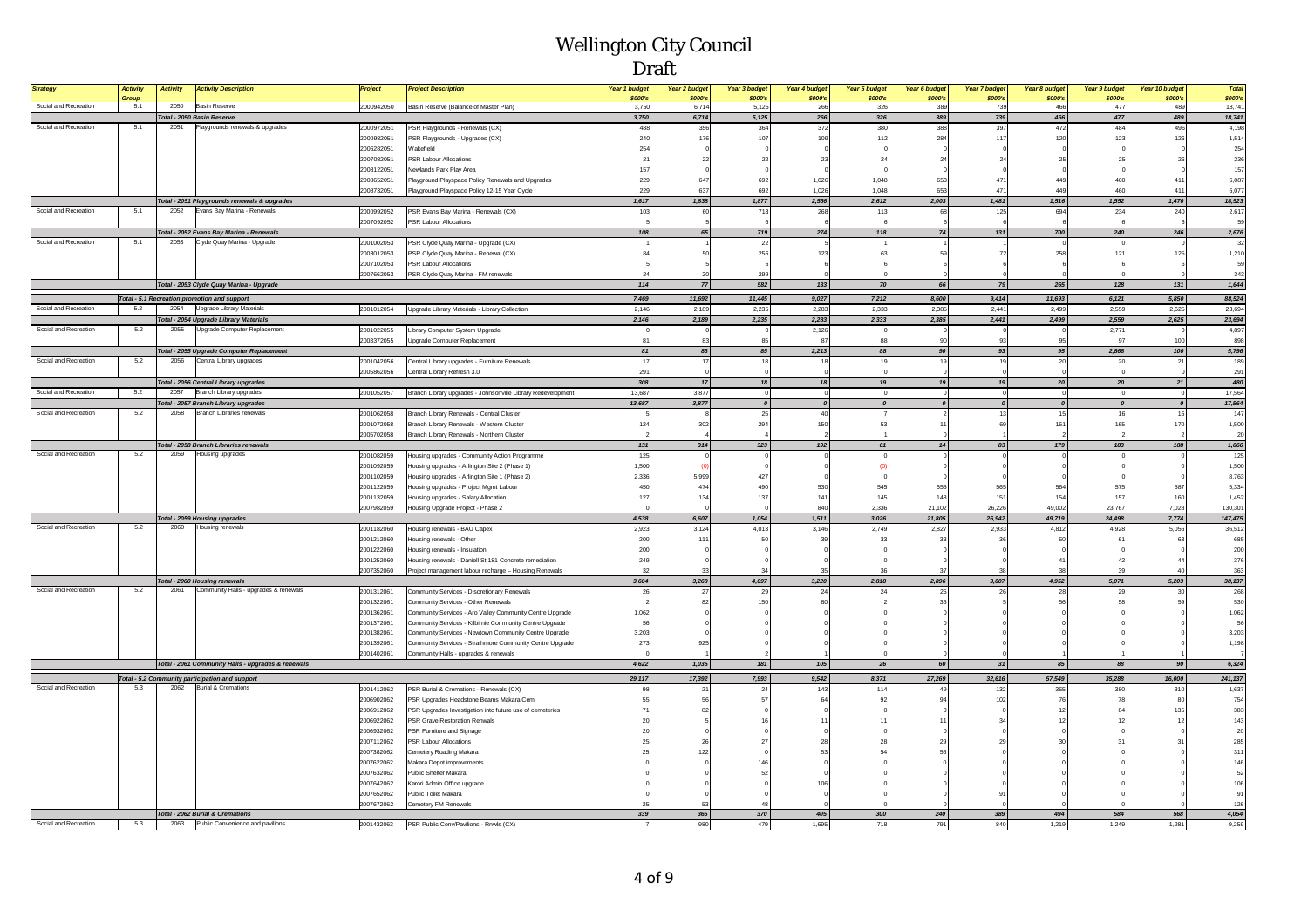| <b>Strategy</b>                        | <b>Activity</b> | <b>Activity</b><br><b>Activity Description</b>    | Project    | <b>Project Description</b>                | Year 1 budget | Year 2 budget | Year 3 budget | Year 4 budget | Year 5 budget | Year 6 budget | Year 7 budget  | Year 8 budget  | Year 9 budget | Year 10 budget | <b>Total</b> |
|----------------------------------------|-----------------|---------------------------------------------------|------------|-------------------------------------------|---------------|---------------|---------------|---------------|---------------|---------------|----------------|----------------|---------------|----------------|--------------|
|                                        | Group           |                                                   |            |                                           | \$000's       | \$000's       | \$000's       | \$000's       | \$000's       | \$000's       | <b>\$000's</b> | <b>\$000's</b> | \$000's       | \$000's        | \$000's      |
|                                        |                 |                                                   | 2006292063 | Architects Fees                           |               |               |               |               |               |               |                |                |               |                | 322          |
|                                        |                 |                                                   | 2006322063 | Alexmoore Partnership                     |               |               |               | 25            |               |               |                |                |               |                | 351          |
|                                        |                 |                                                   | 2006332063 | FM Model                                  |               |               |               |               |               |               |                |                |               |                | 399          |
|                                        |                 |                                                   | 2006342063 | FM Renewals and Discretionary             |               |               |               |               |               |               |                |                |               |                | 1,784        |
|                                        |                 |                                                   | 2007122063 | PSR Labour Allocations                    |               |               |               |               |               |               |                |                |               |                | 334          |
|                                        |                 |                                                   | 2007602063 | Constable St toilet Upgrade               |               |               |               |               |               |               |                |                |               |                | 226          |
|                                        |                 |                                                   | 2007612063 | Bay Rd toilet Upgrade                     |               |               |               |               |               |               |                |                |               |                | 226          |
|                                        |                 |                                                   | 2008612063 | Lincolnshire Stebbings Public Convenience |               |               |               |               |               |               |                |                |               |                | 604          |
|                                        |                 | Total - 2063 Public Convenience and pavilions     |            |                                           | 1,055         | 1,707         | 1,219         | 2,186         | 810           | 901           | 933            | 1,330          | 1,660         | 1,703          | 13,505       |
| Social and Recreation                  | 5.3             | 2064<br>Safety Initiatives                        | 2005782064 | Community Services - CCTV Renewals        |               |               |               |               | 120           |               |                |                |               |                | 1,202        |
|                                        |                 | <b>Total - 2064 Safety Initiatives</b>            |            |                                           | 104           | 107           |               | 115           | 120           | 125           | 130            | 127            |               | 133            | 1,202        |
| Social and Recreation                  |                 | 2065<br>Emergency Management renewals             | 2001452065 | 2065 Civil Defence Deployable Assets      |               |               |               |               |               |               |                |                |               |                | 549          |
|                                        |                 |                                                   | 2003802065 | 2065 Civil Defence EOC                    |               |               |               |               |               |               |                |                |               |                | 281          |
|                                        |                 | <b>Total - 2065 Emergency Management renewals</b> |            |                                           |               |               |               |               |               |               |                |                |               | 92             | 829          |
|                                        |                 | Total - 5.3 Public health and safety              |            |                                           | 1,573         | 2,256         | 1.779         | 2,786         | 1,312         | 1,349         | 1,538          | 2,039          | 2,463         | 2,496          | 19,589       |
| <b>Total - 5 Social and Recreation</b> |                 |                                                   |            |                                           | 38,159        | 31,340        | 21,217        | 21,355        | 16,895        | 37,218        | 43,568         | 71,280         | 43,871        | 24,347         | 349,250      |

| <b>Strategy</b>                    | <b>Activity</b> | <b>Activity</b> | <b>Activity Description</b>                                           | Project    | <b>Project Description</b>                          | Year 1 budget | Year 2 budget | <b>Year 3 budget</b> | Year 4 budget | Year 5 budget    | Year 6 budget    | <b>Year 7 budget</b> | Year 8 budget    | Year 9 budget    | Year 10 budget   | <b>Total</b> |
|------------------------------------|-----------------|-----------------|-----------------------------------------------------------------------|------------|-----------------------------------------------------|---------------|---------------|----------------------|---------------|------------------|------------------|----------------------|------------------|------------------|------------------|--------------|
|                                    | Group           |                 |                                                                       |            |                                                     | \$000's       | \$000's       | \$000's              | \$000's       | \$000's          | \$000's          | \$000's              | \$000's          | \$000's          | \$000's          | \$000's      |
| Urban Development                  | 6.1             | 2067            | Vigtn Waterfront Development                                          | 2001482067 | Build Wellington - Kumututo Site 10 PS              | 946           |               |                      |               |                  |                  |                      |                  |                  |                  | 946          |
|                                    |                 |                 |                                                                       | 2001492067 | Build Wellington - FKP Playground                   | 2,557         |               |                      |               |                  |                  |                      |                  |                  |                  | 2,557        |
|                                    |                 |                 |                                                                       | 2008512067 | Build Wellington - FKP Garden Development           |               |               |                      |               |                  |                  | 6,255                |                  |                  |                  | 6,255        |
|                                    |                 |                 | <b>Total - 2067 Wgtn Waterfront Development</b>                       |            |                                                     | 3,503         | (0)           | $\omega$             |               | (0)              | (0)              | 6,255                |                  | (0)              | (0)              | 9,759        |
| Urban Development                  | 6.1             | 2068            | <b>Waterfront Renewals</b>                                            | 2001532068 | PSR Waterfront Renewals (CX)                        | 428           | 233           | 944                  | 336           | 649              | 410              | 425                  | 1,314            | 1,345            | 1,379            | 7,462        |
|                                    |                 |                 |                                                                       | 2006442068 | PSR Waterfront Jetty & Wharf Structure Renewals     |               |               | 750                  |               |                  |                  |                      |                  |                  |                  | 750          |
|                                    |                 |                 |                                                                       | 2006462068 | <b>PSR Waterfront Artworks</b>                      |               | 408           |                      |               |                  |                  |                      |                  |                  |                  | 470          |
|                                    |                 |                 |                                                                       | 2006472068 | <b>PSR Waterfront Seawalls</b>                      | 20            |               |                      |               |                  |                  |                      |                  |                  |                  | 61           |
|                                    |                 |                 |                                                                       | 2006952068 | PSR Misc provisions                                 | 203           |               |                      |               |                  |                  |                      |                  |                  |                  | 203          |
|                                    |                 |                 |                                                                       | 2007522068 | Waitangi Park Kiosk Painting                        | 61            |               |                      |               |                  |                  |                      |                  |                  |                  | 61           |
|                                    |                 |                 |                                                                       | 2007532068 | Shed 1 Asbestos                                     | 102           |               |                      |               |                  |                  |                      |                  |                  |                  | 102          |
|                                    |                 |                 |                                                                       | 2007542068 | Campervan Park                                      | 356           |               |                      |               |                  |                  |                      |                  |                  |                  | 356          |
|                                    |                 |                 |                                                                       | 2007552068 | Frank Kitts Park renewal                            |               |               |                      |               |                  |                  |                      |                  |                  |                  | 198          |
|                                    |                 |                 |                                                                       | 2007932068 | FKP Carpark Building Seismic Strengtheing           |               |               |                      |               |                  |                  |                      |                  |                  |                  | 306          |
|                                    |                 |                 |                                                                       | 2007942068 | Outer Tee wharf structure                           |               |               |                      |               |                  |                  |                      |                  |                  |                  | 990          |
|                                    |                 |                 |                                                                       | 2007952068 | Shed 6 Main & Lower Wharf Structure                 |               |               |                      |               |                  |                  |                      |                  |                  |                  | 187          |
|                                    |                 |                 |                                                                       | 2007962068 | Te Papa Wharf Structure                             |               |               | 21                   |               |                  |                  |                      |                  |                  |                  | 219          |
|                                    |                 |                 |                                                                       | 2007972068 | <b>TSW Wharf Structure</b>                          |               |               | 190                  |               |                  |                  |                      |                  |                  |                  | 193          |
|                                    |                 |                 |                                                                       | 2008662068 | Waterfront Renewal eg Waitangi Pk, Heritage, TSB    |               | 699           | (2,272)              | 904           | 605              | 1,011            | 785                  |                  |                  |                  | 1,527        |
|                                    |                 |                 | <b>Total - 2068 Waterfront Renewals</b>                               |            |                                                     | 1,388         | 1.667         | 1,073                | 1,240         | 1.254            | 1,421            | 1,210                | 1,108            | 1,345            | 1,379            | 13,085       |
| Urban Development                  | 6.1             | 2070            | Central City Framework                                                | 2001552070 | Laneways                                            | 1.880         | 449           | 458                  | 469           | 479              | 490              | 501                  | 513              | 525              | 538              | 6,301        |
|                                    |                 |                 |                                                                       | 2003852070 | North Lambton Quay upgrade                          | 935           |               |                      |               |                  |                  |                      |                  |                  |                  | 935          |
|                                    |                 |                 | <b>Total - 2070 Central City Framework</b>                            |            |                                                     | 2.815         | 449           | 458                  | 469           | 479              | 490              | 501                  | 513              | 525              | 538              | 7,236        |
| Urban Development                  | 6.1             | 2073            | Suburban Centres upgrades                                             | 2003812073 | Karori Upgrade                                      | 983           | $\Omega$      |                      |               | $\Omega$         | $\overline{0}$   | <sub>0</sub>         | $\Omega$         | $\Omega$         |                  | 983          |
|                                    |                 |                 | Total - 2073 Suburban Centres upgrades                                |            |                                                     | 983           |               |                      |               | $\boldsymbol{0}$ | $\boldsymbol{0}$ | $\Omega$             | $\boldsymbol{0}$ | $\boldsymbol{0}$ | $\boldsymbol{0}$ | 983          |
| Urban Development                  | 6.1             | 2074            | Minor CBD Enhancements                                                | 2001582074 | Minor CBD Enhancements - Minor CBD Enhancements     | 58            | 59            | 61                   | 62            | 63               | 65               | 66                   |                  |                  |                  | 444          |
|                                    |                 |                 | <b>Total - 2074 Minor CBD Enhancements</b>                            |            |                                                     | 58            | 59            | 61                   | 62            | 63               | 65               | 66                   | $\overline{3}$   | $\overline{3}$   | $\overline{3}$   | 444          |
| Urban Development                  | 6.1             | 2075            | Urban Regeneration Projects                                           | 2008492075 | 2075 Lets Get Wellington Moving (CC114)             | 250           | 255           |                      |               |                  |                  |                      |                  |                  |                  | 505          |
|                                    |                 |                 |                                                                       | 2008502075 | 2075 Lets Get Wellington Moving (CC297)             |               |               |                      |               | 18,481           | 18,891           | 20,472               | 20,960           | 21,465           | 22,023           | 122,292      |
|                                    |                 |                 | <b>Total - 2075 Urban Regeneration Projects</b>                       |            |                                                     | 250           | 255           |                      |               | 18,481           | 18,891           | 20,472               | 20,960           | 21,465           | 22.023           | 122,797      |
| Urban Development                  | 6.1             | 2136            | Housing Investment Programme                                          | 2008252136 | Build Wellington - Housing Investment Programme Cpx | 2.000         | 2.041         | 2.083                | 2,128         | 2.174            | 2,222            | 2,275                | 2,329            | 2.385            | 2.447            | 22,084       |
|                                    |                 |                 | <b>Total - 2136 Housing Investment Programme</b>                      |            |                                                     | 2.000         | 2.041         | 2.083                | 2.128         | 2.174            | 2.222            | 2.275                | 2.329            | 2.385            | 2.447            | 22,084       |
| Urban Development                  | 6.1             | 2137            | <b>Build Wellington Developments</b>                                  | 2008542137 | Build Wellington - Great Harbour way - Carriageway  |               |               |                      | 2,234         |                  |                  |                      |                  |                  |                  | 2,234        |
|                                    |                 |                 | <b>Total - 2137 Build Wellington Developments</b>                     |            |                                                     |               |               |                      | 2,234         | $\sqrt{ }$       | $\sqrt{2}$       |                      | $\sqrt{2}$       |                  |                  | 2,234        |
|                                    |                 |                 | Total - 6.1 Urban development, heritage and public spaces development |            |                                                     | 10,997        | 4,470         | 3,676                | 6,133         | 22,451           | 23,089           | 30,780               | 24,913           | 25,722           | 26,390           | 178,621      |
| Urban Development                  | 6.2             | 2076            | Earthquake Risk Mitigation                                            | 2001592076 | EQS - Labour allocations                            | 411           | 123           | 110                  | 129           | 115              | 100              | 66                   | 169              | 172              | 176              | 1,572        |
|                                    |                 |                 |                                                                       | 2001602076 | EQS - Assessments                                   | 122           | 125           | 127                  | 130           | 133              | 136              | 130                  | 142              | 146              | 149              | 1,347        |
|                                    |                 |                 |                                                                       | 2001642076 | EQS - St James                                      | 11.408        | 127           |                      |               |                  |                  |                      | 1,921            | 1,967            | 2,016            | 17,439       |
|                                    |                 |                 |                                                                       | 2001652076 | EQS - Zoo                                           | 475           |               |                      |               |                  |                  |                      |                  |                  | 83               | 719          |
|                                    |                 |                 |                                                                       | 2001672076 | EQS - Town Hall                                     | 117           | 123           | 12                   | 130           | 133              | 136              |                      |                  | 144              | 147              | 1,334        |
|                                    |                 |                 |                                                                       | 2001682076 | EQS - Band Rotunda                                  | 268           |               |                      |               |                  |                  |                      |                  |                  |                  | 268          |
|                                    |                 |                 |                                                                       | 2001702076 | EQS - Management fee                                | 114           | 120           | 12 <sub>2</sub>      | 12            |                  |                  |                      |                  |                  |                  | 1,302        |
|                                    |                 |                 |                                                                       | 2003102076 | Building Resilience - General Capex                 | 187           |               |                      |               |                  |                  |                      |                  |                  |                  | 187          |
|                                    |                 |                 |                                                                       | 2003202076 | Build Wellington - EQS - Town Hall                  | 15,000        | 44,054        | 28,349               |               |                  |                  |                      |                  |                  |                  | 87,402       |
|                                    |                 |                 |                                                                       | 2003342076 | EQS - Central Library Stairs                        | 562           |               |                      |               |                  |                  |                      |                  |                  |                  | 562          |
|                                    |                 |                 |                                                                       | 2003542076 | EQS - WRAC                                          | 841           |               |                      |               |                  |                  |                      |                  |                  |                  | 841          |
|                                    |                 |                 | Total - 2076 Earthquake Risk Mitigation                               |            |                                                     | 29,506        | 44,671        | 28.835               | 515           | 511              | 504              | 478                  | 2.589            | 2,650            | 2,715            | 112,973      |
|                                    |                 |                 | Total - 6.2 Building and development control                          |            |                                                     | 29,506        | 44,671        | 28.835               | 515           | 511              | 504              | 478                  | 2.589            | 2.650            | 2.715            | 112,973      |
|                                    |                 |                 |                                                                       |            |                                                     |               |               |                      |               |                  |                  |                      |                  |                  |                  |              |
| <b>Total - 6 Urban Development</b> |                 |                 |                                                                       |            |                                                     | 40.502        | 49.141        | 32.510               | 6.648         | 22.962           | 23,593           | 31,258               | 27,502           | 28.373           | 29.105           | 291,594      |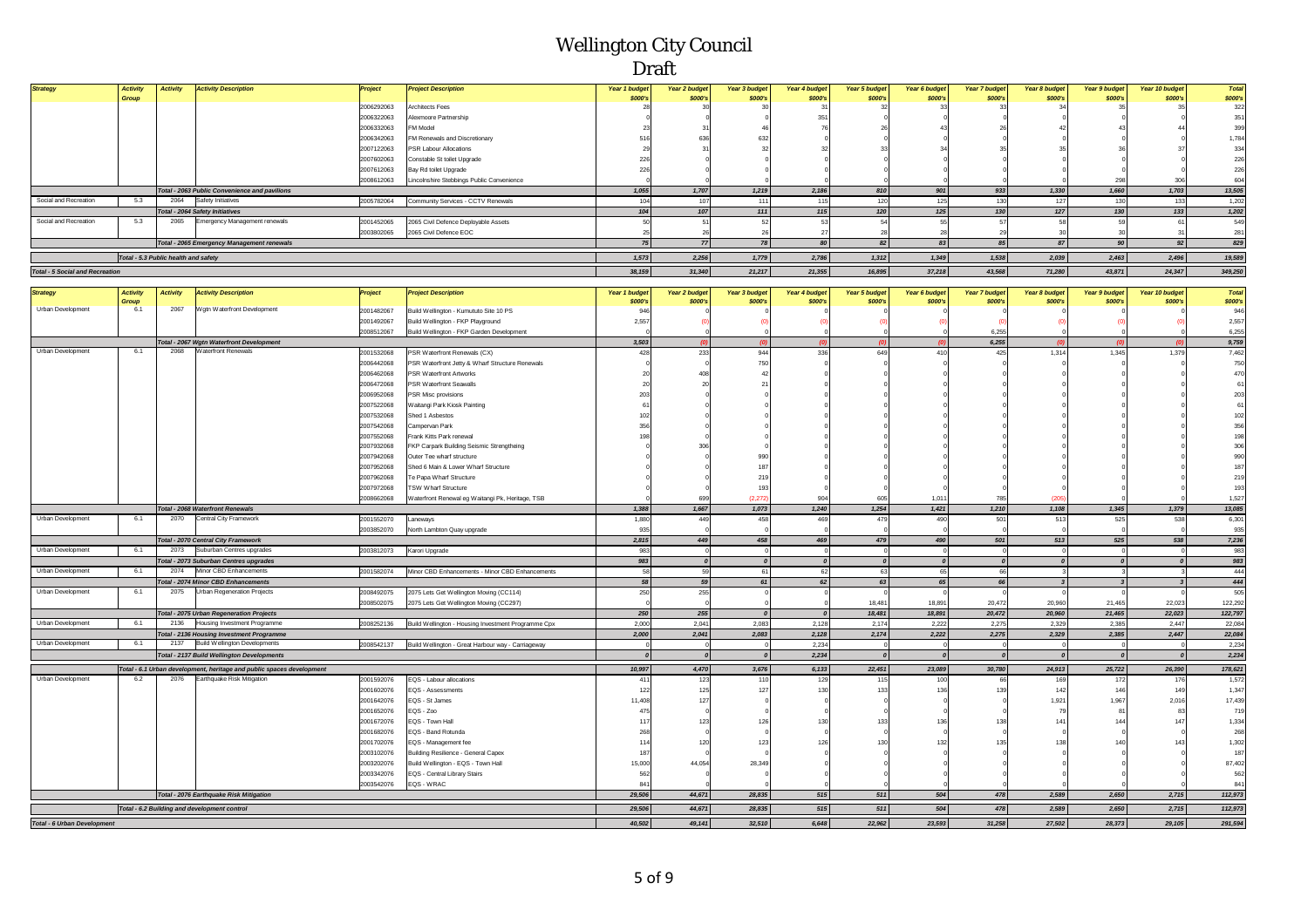| <b>Strategy</b> | <b>Activity</b>          | <b>Activity</b><br><b>Activity Description</b>                                      | Project                  | <b>Project Description</b>                                                                 | Year 1 budget            | Year 2 budget            | Year 3 budget           | Year 4 budget            | Year 5 budget            | Year 6 budget            | Year 7 budget                   | Year 8 budget            | Year 9 budget                   | Year 10 budget            | <b>Total</b>            |
|-----------------|--------------------------|-------------------------------------------------------------------------------------|--------------------------|--------------------------------------------------------------------------------------------|--------------------------|--------------------------|-------------------------|--------------------------|--------------------------|--------------------------|---------------------------------|--------------------------|---------------------------------|---------------------------|-------------------------|
| <b>Strategy</b> | Group<br><b>Activity</b> | <b>Activity</b><br><b>Activity Description</b>                                      | Project                  | <b>Project Description</b>                                                                 | \$000's<br>Year 1 budget | \$000's<br>Year 2 budget | \$000's<br>Year 3 budge | \$000's<br>Year 4 budget | \$000's<br>Year 5 budget | \$000's<br>Year 6 budget | \$000's<br><b>Year 7 budget</b> | \$000's<br>Year 8 budget | \$000's<br><b>Year 9 budget</b> | \$000's<br>Year 10 budget | \$000's<br><b>Total</b> |
|                 | Group                    | 2077                                                                                |                          |                                                                                            | \$000's                  | \$000's                  | \$000's                 | \$000's                  | \$000's                  | \$000's                  | \$000's                         | \$000's                  | \$000's                         | \$000's                   | \$000's                 |
| Transport       | 7.1                      | Wall, Bridge & Tunnel Renewals                                                      | 2001722077<br>2003792077 | 2077 Project Management<br>2077 Other                                                      | 153<br>5,536             | 158<br>3,727             | 163<br>3,808            | 168<br>3,895             | 172<br>3,986             | 175<br>4,084             | 180<br>4,186                    | 183<br>4,613             | 182<br>4,737                    | 186<br>4,869              | 1,719<br>43,442         |
|                 |                          |                                                                                     | 2008152077               | 2077 Chaytor Street (Karori) Retaining Wall                                                |                          | 307                      | 2,297                   |                          |                          |                          |                                 |                          |                                 |                           | 2,604                   |
|                 |                          | Total - 2077 Wall, Bridge & Tunnel Renewals                                         |                          |                                                                                            | 5,689                    | 4,192                    | 6,268                   | 4,063                    | 4,158                    | 4,260                    | 4,366                           | 4,796                    | 4,919                           | 5,054                     | 47,765                  |
| Transport       | 7.1                      | 2078 Road Surface Renewals                                                          | 2001772078               | 2078 Road Surface Renewals                                                                 | 1.925                    | 1,782                    | 1,894                   | 1,930                    | 2,149                    | 2,087                    | 2,033                           | 2,186                    | 2,244                           | 2,308                     | 20,538                  |
| Transport       | 7.1                      | Total - 2078 Road Surface Renewals<br>2079 Reseals                                  | 2001782079               | 2079 Reseals                                                                               | 1.925<br>2,811           | 1.782<br>2,323           | 1.894<br>2.555          | 1.930<br>2.582           | 2,149<br>3.376           | 2,087<br>2,788           | 2.033<br>2.669                  | 2.186<br>3,021           | 2.244<br>3,100                  | 2.308<br>3.186            | 20,538<br>28,412        |
|                 |                          | Total - 2079 Reseals                                                                |                          |                                                                                            | 2,811                    | 2,323                    | 2,555                   | 2,582                    | 3,376                    | 2,788                    | 2,669                           | 3,021                    | 3,100                           | 3,186                     | 28,412                  |
| Transport       | 7.1                      | 2080<br>Preseal Preparations                                                        | 2001792080               | 2080 Preseal Preparations                                                                  | 3,515                    | 3,647                    | 3,891                   | 3,983                    | 4,080                    | 4.180                    | 4,287                           | 4.398                    | 4.508                           | 4,633                     | 41,121                  |
|                 |                          | <b>Total - 2080 Preseal Preparations</b>                                            |                          |                                                                                            | 3,515                    | 3,647                    | 3,891                   | 3,983                    | 4,080                    | 4,180                    | 4,287                           | 4,398                    | 4,508                           | 4,633                     | 41,121                  |
| Transport       | 7.1                      | Shape & Camber Correction<br>2081                                                   | 2001802081               | 2081 Shape & Camber Correction                                                             | 4,441                    | 4,527                    | 4,706                   | 4,815                    | 4,936                    | 5,058                    | 5,620                           | 5,386                    | 5,533                           | 5,690                     | 50,711                  |
| Transport       | 7.1                      | Total - 2081 Shape & Camber Correction<br>Sumps Flood Mitigation<br>2082            | 2001812082               | 2082 Sumps Flood Mitigation                                                                | 4,441<br>229             | 4,527<br>233             | 4,706<br>239            | 4,815<br>245             | 4,936<br>251             | 5,058<br>256             | 5,620<br>262                    | 5,386<br>541             | 5,533<br>556                    | 5,690<br>571              | 50,711<br>3,383         |
|                 |                          | <b>Total - 2082 Sumps Flood Mitigation</b>                                          |                          |                                                                                            | 229                      | 233                      | 239                     | 245                      | 251                      | 256                      | 262                             | 541                      | 556                             | 571                       | 3,383                   |
| Transport       | 7.1                      | 2083<br>Road Corridor New Walls                                                     | 2001822083               | 2083 Project Management                                                                    | 128                      | 133                      | 137                     | 140                      | 144                      | 147                      | 150                             | 153                      | 153                             | 156                       | 1,441                   |
|                 |                          |                                                                                     | 2001832083               | 2083 Walls                                                                                 | 2,139                    | 2,186                    | 1,972                   | 2,018                    | 1,791                    | 995                      | 2,455                           | 1,325                    | 756                             | 155                       | 15,793                  |
|                 |                          |                                                                                     | 2008242083               | 2083 Birdwood Street Retaining Wall                                                        |                          |                          |                         |                          | 1,093                    | 1,120                    |                                 |                          |                                 |                           | 2,213                   |
|                 |                          |                                                                                     | 2008402083<br>2008412083 | 2083 Grafton Rd (Roseneath) Retaining Walls<br>2083 Onslow Rd (Khandallah) Retaining Walls |                          |                          | 104                     | 107                      | 109                      | 112<br>840               | 115<br>861                      |                          |                                 |                           | 547<br>1,701            |
|                 |                          |                                                                                     | 2008422083               | 2083 Horokiwi Rd Retaining Walls                                                           |                          |                          | 261                     | 267                      | 273                      | 280                      | 287                             | 294                      | 302                             | 311                       | 2,276                   |
|                 |                          | Total - 2083 Road Corridor New Walls                                                |                          |                                                                                            | 2,267                    | 2,319                    | 2,474                   | 2,532                    | 3,411                    | 3,495                    | 3,868                           | 1,773                    | 1,211                           | 622                       | 23,971                  |
| Transport       | 7.1                      | Service Lane Improvements<br>2084                                                   | 2001872084               | 2084 Ohariu Valley Rd Legalisation                                                         |                          |                          |                         |                          |                          |                          |                                 |                          |                                 |                           | 62                      |
|                 |                          |                                                                                     | 2001902084               | 084 25 & 31 Cleveland St Legalisation                                                      |                          | 12                       |                         |                          |                          |                          |                                 |                          |                                 |                           | 65                      |
|                 |                          |                                                                                     | 2003382084<br>2003422084 | 2084 Christeson Lane Extension<br>2084 Road Legalisation                                   |                          |                          |                         | 66                       |                          |                          |                                 |                          |                                 |                           | 668<br>377              |
|                 |                          |                                                                                     | 2003772084               | 2084 Makara Road No.819                                                                    |                          | 27                       |                         |                          |                          |                          |                                 |                          |                                 |                           | $27\,$                  |
|                 |                          |                                                                                     | 2003782084               | 2084 Halleys Lane                                                                          |                          |                          |                         |                          |                          |                          |                                 |                          |                                 |                           |                         |
|                 |                          | Total - 2084 Service Lane Improvements                                              |                          |                                                                                            | 53                       | 54                       | 55                      | 668                      | 58                       | 59                       | 61                              | 65                       | 67                              | 68                        | 1,208                   |
| Transport       | 7.1                      | 2085<br>Tunnel & Bridge Improvements                                                | 2001912085               | 2085 Bridges                                                                               |                          | 511                      | 522                     | 534                      | 547                      | 560                      | 574                             | 589                      | 605                             | 622                       | 5,063                   |
|                 |                          |                                                                                     | 2001922085               | 2085 Tunnels & Subways                                                                     |                          | 409                      | 418                     |                          |                          |                          |                                 |                          |                                 |                           | 827                     |
|                 |                          |                                                                                     | 2001932085<br>2001942085 | 2085 Project Management<br>2085 Northland Tunnel                                           |                          | 66<br>409                |                         |                          | 72                       |                          |                                 |                          |                                 |                           | 723<br>409              |
|                 |                          |                                                                                     | 2001952085               | 2085 Seatoun Tunnel                                                                        | 1,500                    | 307                      |                         |                          |                          |                          |                                 |                          |                                 |                           | 1,807                   |
|                 |                          |                                                                                     | 2003762085               | 2085 Other                                                                                 | 900                      | 920                      | 522                     | 961                      | 54                       | 560                      | 574                             | 589                      | 605                             | 622                       | 6,799                   |
|                 |                          |                                                                                     | 2008182085               | 2085 Kelburn Viaduct                                                                       |                          |                          |                         |                          |                          |                          |                                 |                          | 605                             | 4,351                     | 4,956                   |
|                 |                          | Total - 2085 Tunnel & Bridge Improvements                                           |                          |                                                                                            | 2,464                    | 2,622                    | 1,530                   | 1,566                    | 1,165                    | 1,194                    | 1,223                           | 1,255                    | 1,891                           | 5,672                     | 20,582                  |
| Transport       | 7.1                      | Kerb & Channel Renewals<br>2086<br>Total - 2086 Kerb & Channel Renewals             | 2001962086               | 2086 Kerb & Channel Renewals                                                               | 2.196<br>2,196           | 2,247<br>2,247           | 2,326<br>2,326          | 2,382<br>2,382           | 2,457<br>2,457           | 2,524<br>2,524           | 3,224<br>3,224                  | 2,734<br>2,734           | 2,805<br>2,805                  | 2,884<br>2,884            | 25,779<br>25,779        |
| Transport       | 7.1                      | Vehicle Network New Roads<br>2087                                                   | 2001972087               | 2087 Woodridge to Lincolnshire                                                             |                          |                          |                         |                          | $^{\circ}$               |                          | 172                             | 4,711                    |                                 |                           | 4,883                   |
|                 |                          |                                                                                     | 2003742087               | 2087 Mark Ave to Lincolnshire                                                              |                          |                          |                         |                          | 165                      | 5,607                    | 64                              |                          |                                 |                           | 5,873                   |
|                 |                          |                                                                                     | 2003752087               | 2087 NW Connector Roads                                                                    |                          |                          |                         |                          |                          |                          |                                 |                          |                                 |                           | 14                      |
|                 |                          |                                                                                     | 2007472087               | 2087 Petone to Grenada Link                                                                |                          |                          |                         | 535                      |                          |                          |                                 |                          |                                 |                           | 1,240                   |
|                 |                          |                                                                                     | 2007482087               | 2087 Mark Ave to Grenada North                                                             |                          |                          |                         |                          |                          | 281                      | 2,877                           |                          |                                 |                           | 3,158                   |
|                 |                          |                                                                                     | 2007492087<br>2007502087 | 2087 John Sims Connection<br>2087 McLintlock St Link                                       |                          |                          |                         |                          |                          |                          |                                 | 336<br>17                | 1,814<br>605                    | 2,568                     | 2,158<br>3,369          |
|                 |                          |                                                                                     | 2007512087               | 2087 Ohariu to Westchester                                                                 |                          |                          |                         |                          |                          |                          |                                 | 330                      | 60                              | 3,481                     | 3,884                   |
|                 |                          | Total - 2087 Vehicle Network New Roads                                              |                          |                                                                                            | 59                       | 58                       | 68                      | 548                      | 713                      | 5,888                    | 3,127                           | 5,565                    | 2,492                           | 6,061                     | 24,579                  |
| Transport       | 7.1                      | Road Risk Mitigation<br>2088                                                        | 2001982088               | 2088 Project Management                                                                    |                          | 31                       | 32                      | 33                       | 34                       | 35                       | 36                              |                          |                                 | 37                        | 342                     |
|                 |                          |                                                                                     | 2001992088               | 2088 Ngaio Gorge New Walls                                                                 | 1,132                    | 1,157                    | 1,022                   | 565                      | 798                      | 447                      | 838                             |                          |                                 |                           | 5,959                   |
|                 |                          |                                                                                     | 2008192088<br>2008202088 | 2088 Ngaio Gorge Rock Bluffs<br>2088 Ngaio Gorge Retaining Wall Strengthening              | 4,000                    | 2,910                    |                         |                          |                          |                          |                                 |                          |                                 |                           | 6,910<br>47             |
|                 |                          |                                                                                     | 2008212088               | 2088 Jervois Quay Retaining Wall Strengthening                                             |                          |                          |                         |                          |                          |                          |                                 |                          | 242                             | 2,188                     | 2,477                   |
|                 |                          |                                                                                     | 2008222088               | 2088 Wadestown Retaining Wall Strengthening                                                |                          |                          |                         |                          | 1.502                    |                          | 1.549                           | 2,332                    | 1.210                           |                           | 6,593                   |
|                 |                          | <b>Total - 2088 Road Risk Mitigation</b>                                            |                          |                                                                                            | 5,209                    | 4,098                    | 1,055                   | 599                      | 2,334                    | 482                      | 2,422                           | 2,416                    | 1,488                           | 2,225                     | 22,328                  |
| Transport       | 7.1                      | Roading Capacity Projects<br>2089                                                   | 2003722089               | 2089 Te Aro Improvements                                                                   |                          |                          | 104                     | 1,068                    | 1,093                    |                          |                                 |                          |                                 |                           | 2,266                   |
|                 |                          |                                                                                     | 2003732089<br>2006602089 | 2089 Other<br>2089 Johnsonville                                                            |                          |                          |                         | 534                      | 547                      |                          |                                 |                          |                                 |                           | 1,431                   |
|                 |                          |                                                                                     | 2007422089               | 2089 Intersection Improvements                                                             |                          |                          |                         |                          |                          | 1,008                    | 1,205                           | 1,237                    | 605                             | 1,492                     | 5,553                   |
|                 |                          |                                                                                     | 2007432089               | 2089 Glenmore-Upland Road Improvements                                                     |                          |                          |                         |                          | 54                       |                          |                                 |                          |                                 |                           | 600                     |
|                 |                          |                                                                                     | 2007442089               | 2089 Curtis-Chaytor Street Improvements                                                    |                          |                          | 261                     |                          |                          |                          |                                 |                          |                                 |                           | 312                     |
|                 |                          |                                                                                     | 2007452089               | 1089 Suburban Centre Improvements                                                          |                          |                          |                         |                          |                          |                          | 1,205                           | 1,304                    | 674                             |                           | 3,239                   |
|                 |                          |                                                                                     | 2007462089               | 2089 Kilbimie                                                                              | 50                       |                          |                         |                          |                          |                          |                                 |                          |                                 |                           | 500                     |
| Transport       | 7.1                      | <b>Total - 2089 Roading Capacity Projects</b><br>Area Wide Road Maintenance<br>2090 | 2002012090               | 2090 Area Wide Road Maintenance                                                            | 850<br>896               | 61<br>918                | 365<br>974              | 1,656<br>997             | 2,186<br>1,020           | 1,064<br>1.046           | 2,411<br>1.072                  | 2,541<br>1.100           | 1,279<br>1.130                  | 1,492<br>1,162            | 13,904<br>10,315        |
|                 |                          | Total - 2090 Area Wide Road Maintenance                                             |                          |                                                                                            | 896                      | 918                      | 974                     | 997                      | 1,020                    | 1,046                    | 1,072                           | 1,100                    | 1,130                           | 1,162                     | 10,315                  |
| Transport       | 7.1                      | 2091<br>Port and Ferry Access                                                       | 2003702091               | 2091 Hutt Road                                                                             |                          |                          |                         |                          | 165                      | 3,373                    |                                 |                          |                                 |                           | 3,539                   |
|                 |                          |                                                                                     | 2003712091               | 2091 Aotea Quay                                                                            |                          |                          | 158                     | 5,342                    | 2,199                    |                          |                                 |                          |                                 |                           | 7,699                   |
|                 |                          | <b>Total - 2091 Port and Ferry Access</b>                                           |                          |                                                                                            |                          | $\mathfrak{o}$           | 158                     | 5,342                    | 2,365                    | 3,373                    | οl                              |                          |                                 |                           | 11,238                  |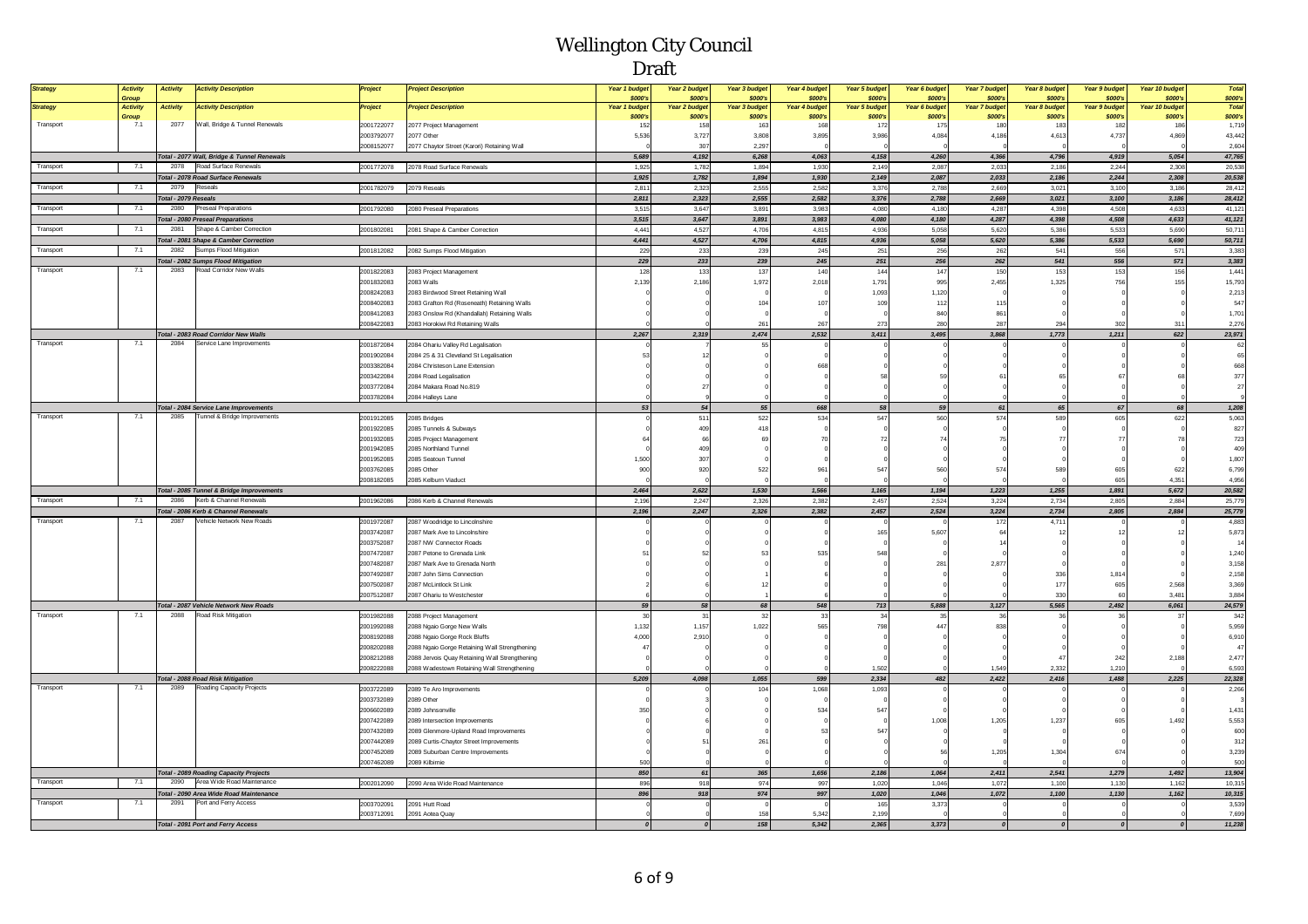| <b>Strategy</b>            | <b>Activity</b>              | <b>Activity</b> | <b>Activity Description</b>                                           | Project    | <b>Project Description</b>                           | Year 1 budget   | <b>Year 2 budget</b> | Year 3 budget    | Year 4 budget  | <b>Year 5 budget</b> | Year 6 budget             | Year 7 budget | Year 8 budget    | <b>Year 9 budget</b>    | Year 10 budget | <b>Total</b>   |
|----------------------------|------------------------------|-----------------|-----------------------------------------------------------------------|------------|------------------------------------------------------|-----------------|----------------------|------------------|----------------|----------------------|---------------------------|---------------|------------------|-------------------------|----------------|----------------|
|                            | Group                        |                 |                                                                       |            |                                                      | \$000's         | \$000's              | \$000's          | \$000's        | \$000's              | \$000's                   | \$000's       | \$000's          | \$000's                 | \$000's        | \$000's        |
| Transport                  | 7.1                          | 2094            | Cycling Improvements                                                  | 2002042094 | 2094 Cycleways Minor Works                           |                 |                      |                  |                |                      |                           |               |                  |                         |                |                |
|                            |                              |                 |                                                                       | 2006662094 | 2094 Cycleways Minor Works                           | 1,485           | 1,028                | 1,051            | 1,076          | 1,102                | 1,128                     | 1,155         | 1,184            | 1,214                   | 1,246          | 11,668         |
|                            |                              |                 |                                                                       | 2006672094 | 2094 Northern Corridor - Hutt Road                   | 395             |                      |                  |                |                      |                           |               |                  |                         |                | 395            |
|                            |                              |                 |                                                                       | 2006682094 | 2094 South Corridor - Berhampore_Newtown             | 1,500           | 4.093                |                  | 537            | 1,274                | 3,374                     | 2,880         |                  |                         |                | 13,660         |
|                            |                              |                 |                                                                       | 2006692094 | 2094 East Corridor - Evans Bay                       | 4,896           | 1,547                | 1,267            | 3,215          | 373                  |                           |               |                  |                         |                | 11,299         |
|                            |                              |                 |                                                                       | 2006702094 | 2094 East Corridor - Cobham Drive                    | 4,110           |                      |                  |                |                      |                           |               |                  |                         |                | 4,11           |
|                            |                              |                 |                                                                       | 2006712094 | 2094 East Corridor - Miramar Town Centre             | 1,530           |                      |                  |                |                      |                           | 34            | 3.54             | 2.910                   |                | 8,329          |
|                            |                              |                 |                                                                       | 2006722094 | 2094 East Corridor Miramar Residential               |                 | 1.445                | 2.400            |                |                      |                           |               |                  |                         |                | 3,845          |
|                            |                              |                 |                                                                       | 2006732094 | 2094 East Corridor - Kilbirnie                       | 1,524           | 1,535                |                  |                | 2,19                 |                           |               |                  |                         |                | 5,253          |
|                            |                              |                 |                                                                       | 2006742094 | 2094 North Corridor - Thorndon                       | 40 <sub>1</sub> |                      |                  |                |                      |                           |               |                  |                         |                | 400            |
|                            |                              |                 |                                                                       | 2008552094 | 2094 Island Bay Cycleway 2018 (CC297)                | 6,020           |                      |                  |                |                      |                           |               |                  |                         |                | 6,020          |
|                            |                              |                 |                                                                       | 2008822094 | 2094 Western Corridor                                |                 |                      |                  |                |                      | 560                       |               |                  | 1,330                   | 4,356          | 7,639          |
|                            |                              |                 | <b>Total - 2094 Cycling Improvements</b>                              |            |                                                      | 21,860          | 9,648                | 4,718            | 4,829          | 4,945                | 5,063                     | 5,185         | 5,317            | 5,456                   | 5,603          | 72,625         |
| Transport                  | 7.1                          | 2095            | <b>Bus Priority Planning</b>                                          | 2002102095 | 2095 Bus Shelters                                    | 178             | 183                  | 187              | 192            | 197                  | 201                       | 206           | 346              | 352                     | 361            | 2,403          |
|                            |                              |                 |                                                                       | 2002112095 | 2095 Bus Priority Improvements                       | 1,975           | 1,751                | 1,214            | 1,366          | 1,392                | 1,424                     | 1,461         | 4,651            | 4,770                   | 4.896          | 24,899         |
|                            |                              |                 |                                                                       | 2003832095 | 2095 Bus Priority (Urban Growth Plan)                |                 | 1,311                | 1,301            | 1,292          | 1,280                | 1,269                     | 1,157         | 1,148            | 1,178                   | 1,209          | 11,14          |
|                            |                              |                 | <b>Total - 2095 Bus Priority Planning</b>                             |            |                                                      | 2,153           | 3,245                | 2,702            | 2,850          | 2,868                | 2,894                     | 2,824         | 6,145            | 6,299                   | 6,466          | 38,446         |
| Transport                  | 7.1                          | 2096            | Pedestrian Network Structures                                         | 2002132096 | 2096 Pedestrian Network Structures                   | 276             | 282                  | 288              | 295            | 302                  | 309                       | 317           | 511              | 524                     | 539            | 3,643          |
|                            |                              |                 |                                                                       | 2002142096 | 2096 Project Management                              | $\mathfrak{D}$  | 29                   | 30               | 3 <sup>2</sup> | 32                   | 32                        | 33            |                  | 34                      | $\mathcal{R}$  | 31             |
|                            |                              |                 |                                                                       | 2008232096 | 2096 Featherston Street Subway                       |                 |                      |                  | 1,282          |                      |                           |               |                  |                         |                | 1,282          |
|                            |                              |                 | <b>Total - 2096 Pedestrian Network Structures</b>                     |            |                                                      | 304             | 311                  | 318              | 1.608          | 333                  | 342                       | 350           | 544              | 558                     | 573            | 5,242          |
| Transport                  | 7.1                          | 2097            | Pedestrian Network Renewals                                           | 2002152097 | 2097 Footpath Renewals                               | 3,656           | 3,793                | 3,913            | 4,002          | 4,186                | 4,217                     | 4,324         | 4,470            | 4,589                   | 4,718          | 41,867         |
|                            |                              |                 | Total - 2097 Pedestrian Network Renewals                              |            |                                                      | 3,656           | 3,793                | 3,913            | 4,002          | 4,186                | 4,217                     | 4,324         | 4,470            | 4,589                   | 4,718          | 41,867         |
| Transport                  | 7.1                          | 2098            | Walking Improvements                                                  | 2002162098 | 2098 Safer Routes to Schools                         | 204             | 209                  | 213              | 218            | 223                  | 229                       | 234           |                  |                         |                | 1,53           |
|                            |                              |                 |                                                                       | 2002172098 | 2098 Walking Improvements                            | 295             | 275                  | 302              | 317            | 325                  | 333                       | 341           | 483              | 496                     | 510            | 3,678          |
|                            |                              |                 | <b>Total - 2098 Walking Improvements</b>                              |            |                                                      | 499             | 484                  | 516              | 535            | 548                  | 562                       | 576           | 483              | 496                     | 510            | 5,208          |
| Transport                  | 7.1                          |                 | 2099 Street Furniture                                                 | 2002182099 | 2099 Street Furniture                                | 184             | 170                  | 322              | 182            | 187                  | 192                       | 196           | 228              | 233                     | 240<br>240     | 2,132          |
| Transport                  | 7.1                          | 2100            | <b>Total - 2099 Street Furniture</b><br>Pedestrian Network Accessways | 2002192100 |                                                      | 184<br>252      | 170<br>256           | 322              | 182<br>269     | 187<br>278           | 192                       | 196<br>343    | 228<br>305       | 233                     | 321            | 2,132<br>2,880 |
|                            |                              |                 | <b>Total - 2100 Pedestrian Network Accessways</b>                     |            | 2100 Pedestrian Network Accessways                   | 252             | 256                  | 262<br>262       | 269            | 278                  | 282<br>282                | 343           | 305              | 312<br>312              | 321            | 2,880          |
| Transport                  | 7.1                          | 2101            | Traffic & Street Signs                                                | 2002202101 | 2101 Traffic and Street Signs                        | 1,207           | 1,190                | 1,316            | 1,348          | 1,381                | 1,414                     | 1,450         | 1,487            | 1,522                   | 1,564          | 13,879         |
|                            |                              |                 | Total - 2101 Traffic & Street Signs                                   |            |                                                      | 1,207           | 1,190                | 1,316            | 1,348          | 1,381                | 1,414                     | 1,450         | 1,487            | 1,522                   | 1,564          | 13,879         |
| Transport                  | 7.1                          | 2102            | <b>Traffic Signals</b>                                                | 2002212102 | 2102 Project Management                              |                 |                      |                  |                |                      |                           |               |                  |                         |                |                |
|                            |                              |                 |                                                                       | 2002222102 | 102 Signals Equipment Upgrading                      | 303             | 31C                  | 317              | 324            | 332                  | 340                       | 348           | 357              | 367                     | 377            | 3,377          |
|                            |                              |                 |                                                                       | 2002232102 | 2102 Signals Recabling                               | 312             | 319                  | 326              | 333            | 341                  | 349                       | 358           | 367              | 377                     | 387            | 3,469          |
|                            |                              |                 |                                                                       | 2002242102 | 2102 CCTV and Comms Upgrading                        | 142             | 145                  | 148              | 152            | 155                  | 159                       | 163           | 16               | 171                     | 176            | 1,579          |
|                            |                              |                 |                                                                       | 2002252102 | 2102 N2A Quick Wins                                  |                 |                      |                  |                |                      |                           |               |                  |                         |                | 35             |
|                            |                              |                 | Total - 2102 Traffic Signals                                          |            |                                                      | 761             | 778                  | 795              | 813            | 832                  | 853                       | 874           | 897              | 920                     | 946            | 8,469          |
| Transport                  | 7.1                          | 2103            | <b>Street Lights</b>                                                  | 2002282103 | 2103 Street Light Renewals                           | 1,022           | 1,046                | 1,069            | 613            | 628                  | 643                       | 659           | 675              | 690                     | 708            | 7,754          |
|                            |                              |                 |                                                                       | 2008262103 | 2103 LED Street Light Transition                     | 1,993           |                      |                  |                |                      |                           |               |                  |                         |                | 1,993          |
|                            |                              |                 | <b>Total - 2103 Street Lights</b>                                     |            |                                                      | 3,015           | 1,046                | 1,069            | 613            | 628                  | 643                       | 659           | 675              | 690                     | 708            | 9,747          |
| Transport                  | 7.1                          |                 | 2104 Rural Road Improvements                                          | 2002302104 | 2104 Rural Road Improvements                         | 107             | 109                  | 112              | 114            | 117                  | 120                       | 123           | 126              | 129                     | 133            | 1,189          |
|                            |                              |                 | Total - 2104 Rural Road Improvements                                  |            |                                                      | 107             | 109                  | 112              | $114$          | 117                  | 120                       | 123           | 126              | 129                     | 133            | 1,189          |
| Transport                  | 7.1                          | 2105            | Minor Works Projects                                                  | 2002312105 | 2105 Minor Works Projects                            | 597             | 617                  | 650              | 678            | 695                  | 711                       | 729           | 874              | 890                     | 913            | 7,354          |
|                            |                              |                 |                                                                       | 2006592105 | 2105 Minor Works (Assets Team)                       | 582             | 559                  | 588              | 618            | 632                  | 648                       | 664           | 681              | 700                     | 719            | 6,392          |
|                            |                              |                 | <b>Total - 2105 Minor Works Projects</b>                              |            |                                                      | 1,179           | 1,176                | 1,238            | 1,296          | 1,327                | 1,359                     | 1,393         | 1,556            | 1,590                   | 1,632          | 13,745         |
| Transport                  | 7.1                          |                 | 2106 Fences & Guardrails                                              | 2002322106 | 2106 Fences and Guardrails                           | 638             | 652                  | 673              | 689            | 705                  | 723                       | 734           | 759              | 779                     | 801            | 7,153          |
|                            |                              |                 | Total - 2106 Fences & Guardrails                                      |            |                                                      | 638             | 652                  | 673              | 689            | 705                  | 723                       | 734           | 759              | 779                     | 801            | 7,153          |
| Transport                  | 7.1                          |                 | 2107 Safer Roads Projects                                             | 2002332107 | 2107 Safer Speeds                                    | 1,475           | 1,355                | 1,256            | 1,285          | 1,315                | 1,347                     | 1,381         | 1,249            | 1,283                   | 1,318          | 13,264         |
|                            |                              |                 | <b>Total - 2107 Safer Roads Projects</b>                              |            |                                                      | 1,475           | 1,355                | 1,256            | 1,285          | 1,315                | 1,347                     | 1,381         | 1,249            | 1,283                   | 1,318          | 13,264         |
| Transport                  | 7.1                          | 2134            | Lambton Quay Bus Interchange                                          |            | 2008562134 2134 Lambton Quay Bus Interchange Toilets | 200             | $\overline{0}$       |                  | 0              | $\mathbf{0}$         | $\circ$                   |               |                  | $\overline{\mathbf{0}}$ |                | 200            |
|                            |                              |                 | Total - 2134 Lambton Quay Bus Interchange                             |            |                                                      | 200             | $\overline{0}$       | $\boldsymbol{0}$ | $\Omega$       | $\mathcal{O}$        | $\overline{\mathfrak{o}}$ |               | $\boldsymbol{0}$ | $\boldsymbol{0}$        |                | 200            |
|                            | <b>Total - 7.1 Transport</b> |                 |                                                                       |            |                                                      | 70.095          | 53,292               | 47,769           | 54,343         | 54,310               | 57,764                    | 57.055        | 62.017           | 58.079                  | 67,158         | 581,881        |
| Transport                  | 7.2                          | 2108            | Parking Asset renewals                                                | 2002342108 | Parking Asset renewals - Parking Sensors             | 853             | 57                   |                  | 1,101          | 1,127                | 1,155                     | 1,184         | 847              | 870                     | 894            | 8,08           |
|                            |                              |                 |                                                                       | 2008572108 | Parking Sensor Renewals                              |                 |                      |                  | 436            | 446                  | 457                       |               | $\Delta R$       | 493                     | 507            | 2,820          |
|                            |                              |                 | <b>Total - 2108 Parking Asset renewals</b>                            |            |                                                      | 853             | 57                   | $\Omega$         | 1.537          | 1.573                | 1.612                     | 1.184         | 1,327            | 1,363                   | 1.401          | 10,908         |
| Transport                  | 7.2                          | 2109            | Roadside Parking Improvements                                         | 2002362109 | 2109 Parking Improvements                            | 171             | 130                  | 121              | 136            | 139                  | 142                       | 146           | 149              | 153                     | 157            | 1,443          |
|                            |                              |                 | Total - 2109 Roadside Parking Improvements                            |            |                                                      | 171             | 130                  | 121              | 136            | 139                  | 142                       | 146           | 149              | 153                     | 157            | 1,443          |
|                            | Total - 7.2 Parking          |                 |                                                                       |            |                                                      | 1,024           | 187                  | 121              | 1,673          | 1,712                | 1,754                     | 1,329         | 1,477            | 1,516                   | 1.558          | 12,351         |
|                            |                              |                 |                                                                       |            |                                                      |                 |                      |                  |                |                      |                           |               |                  |                         |                |                |
| <b>Total - 7 Transport</b> |                              |                 |                                                                       |            |                                                      | 71,119          | 53,479               | 47,890           | 56,016         | 56.022               | 59,518                    | 58,384        | 63,493           | 59.595                  | 68,716         | 594,232        |
|                            |                              |                 |                                                                       |            |                                                      |                 |                      |                  |                |                      |                           |               |                  |                         |                |                |

| <b>Strategy</b> | <b>Activity</b>        | <b>Activity</b> | <b>Activity Description</b>           | <b>Project</b> | <b>Project Description</b>                          | Year 1 budget | Year 2 budget | Year 3 budget | Year 4 budget | Year 5 budget | Year 6 budget | Year 7 budget | Year 8 budget | Year 9 budget  | Year 10 budget | <b>Total</b> |
|-----------------|------------------------|-----------------|---------------------------------------|----------------|-----------------------------------------------------|---------------|---------------|---------------|---------------|---------------|---------------|---------------|---------------|----------------|----------------|--------------|
|                 | Group                  |                 |                                       |                |                                                     | \$000's       | <b>S000's</b> | \$000's       | <b>SOOO's</b> | \$000's       | <b>SOOO's</b> | <b>SOOO's</b> | <b>SOOO's</b> | <b>\$000's</b> | \$000's        | \$000's      |
| Council         | 10.1                   | 2111            | Capital Replacement Fund              | 2003132111     | Corp Finance Capital Replacement Fund - Unallocated | 3.460         |               |               | 4,93P         | 5,045         |               | 5.282         |               | 5,56           | 5,705          | 50,243       |
|                 |                        |                 | Total - 2111 Capital Replacement Fund |                |                                                     | 3,460         |               | 4,873         | 4,938         | 5,045         | 5,161         | 5,282         | 5,436         | 5,56           | 5,705          | 50,243       |
| Council         | $\overline{a}$         | 2112            | Information Management                | 2002452112     | Strategic Initiatives - Trove                       |               |               |               |               |               |               |               |               |                | 657            | 5,055        |
|                 |                        |                 |                                       | 2002482112     | Strategic Initiatives - Orthophotography            |               |               |               |               |               |               |               |               |                |                |              |
|                 |                        |                 | Total - 2112 Information Management   |                |                                                     |               |               |               |               |               | 508           |               |               |                | 657            | 5,943        |
| Council         | $\overline{a}$<br>10.1 | 2114            | ICT Infrastructure                    | 2002502114     | Infrastructure Upgrade - Hardware Upgrades          |               |               |               |               | 888           |               |               |               |                |                | 9,017        |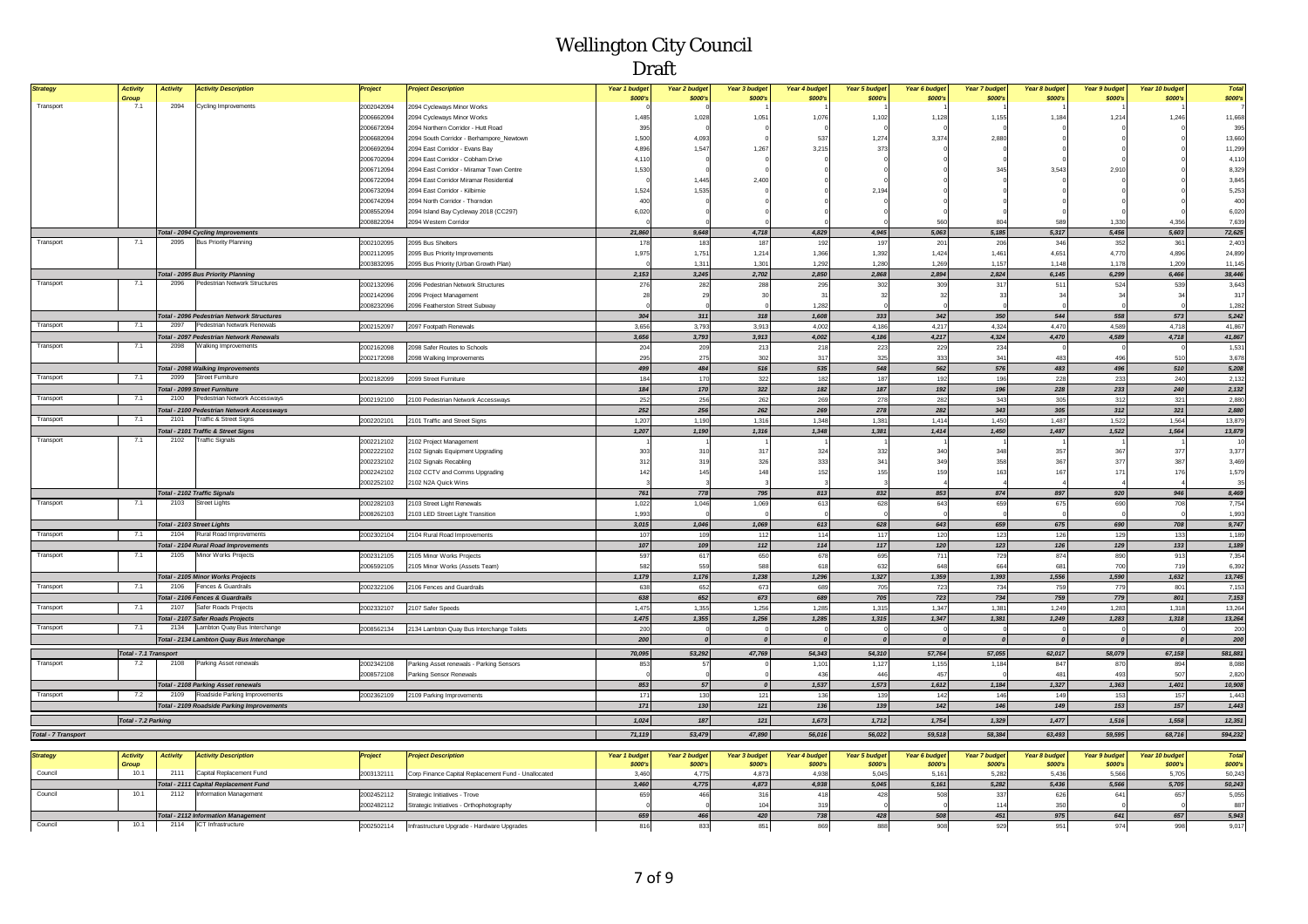| Strategy           | <b>Activity</b><br>Group | <b>Activity</b>                             | <b>Activity Description</b>                           | Project    | <b>Project Description</b>                                  | Year 1 budget  | Year 2 budget<br>\$000's | Year 3 budget<br>\$000's | Year 4 budget<br>\$000's | Year 5 budget<br>\$000's | Year 6 budget<br><b>\$000's</b> | Year 7 budget<br>\$000's | Year 8 budget<br><b>\$000's</b> | <b>Year 9 budget</b><br>\$000's | Year 10 budget<br>\$000's | <b>Total</b><br>\$000's |
|--------------------|--------------------------|---------------------------------------------|-------------------------------------------------------|------------|-------------------------------------------------------------|----------------|--------------------------|--------------------------|--------------------------|--------------------------|---------------------------------|--------------------------|---------------------------------|---------------------------------|---------------------------|-------------------------|
|                    |                          |                                             | Total - 2114 ICT Infrastructure                       |            |                                                             | \$000's<br>816 | 833                      | 851                      | 869                      | 888                      | 908                             | 929                      | 951                             | 974                             | 998                       | 9,017                   |
| Council            | 10.1                     | 2116                                        | Strategic Initiatives                                 | 2002522116 | Strategic Initiatives - Peripheral App Support              | 246            | 251                      | 257                      | 262                      | 268                      | 274                             | 280                      | 287                             | 294                             | 301                       | 2,721                   |
|                    |                          |                                             | <b>Total - 2116 Strategic Initiatives</b>             |            |                                                             | 246            | 251                      | 257                      | 262                      | 268                      | 274                             | 280                      | 287                             | 294                             | 301                       | 2,721                   |
| Council            | 10.1                     |                                             | 2117 Unscheduled infrastruture renewals               | 2003112117 | Unscheduled Infrastructure Renewals                         | 2,000          | 2,042                    | 2,085                    | 2,129                    | 2,175                    | 2,226                           | 2,278                    | 2,332                           | 2,388                           | 2,447                     | 22,102                  |
|                    |                          |                                             | Total - 2117 Unscheduled infrastruture renewals       |            |                                                             | 2,000          | 2,042                    | 2,085                    | 2,129                    | 2,175                    | 2,226                           | 2,278                    | 2,332                           | 2,388                           | 2,447                     | 22,102                  |
| Council            | 10.1                     | 2118                                        | Health & Safety - Legislation Compliance              | 2003122118 | HS Legislative Compliance CAPEX - Unallocated               | 329            | 336                      | 343                      | 350                      | 358                      | 366                             | 375                      | 383                             | 393                             | 402                       | 3,634                   |
|                    |                          |                                             | Total - 2118 Health & Safety - Legislation Compliance |            |                                                             | 329            | 336                      | 343                      | 350                      | 358                      | 366                             | 375                      | 383                             | 393                             | 402                       | 3,634                   |
| Council            | 10.1                     | 2119                                        | Civic Property renewals                               | 2002532119 | Civic Property Renewals - Civic Switchboard - Carry-fwd     |                |                          |                          |                          |                          |                                 |                          |                                 |                                 |                           | 75                      |
|                    |                          |                                             |                                                       | 2002552119 | Civic Property Renewals - Civic Lights - Carry-fwd          |                |                          |                          |                          |                          |                                 |                          |                                 |                                 |                           | 99                      |
|                    |                          |                                             |                                                       | 2002592119 | Civic Property Renewals - Central Library carpet            |                |                          | 360                      |                          |                          |                                 |                          |                                 |                                 |                           | 360                     |
|                    |                          |                                             |                                                       | 2002602119 | Civic Property Renewals - CAB roof                          |                |                          | 278                      |                          |                          |                                 |                          |                                 |                                 |                           | 278                     |
|                    |                          |                                             |                                                       | 2002612119 | Civic Property Renewals - CAB Mechanical                    |                |                          | 1,127                    |                          |                          |                                 |                          |                                 |                                 |                           | 1,127                   |
|                    |                          |                                             |                                                       | 2002632119 | Civic Property Renewals - General capex                     | 5.949          | 2.689                    | 1,416                    | 1,955                    | 1,063                    |                                 | 2,604                    | 2,90                            | 2,971                           | 3,048                     | 25,242                  |
|                    |                          |                                             |                                                       | 2002642119 | Civic Property Renewals - Internal FM allocations           | 308            | 104                      | 78                       |                          |                          |                                 | 160                      | 162                             |                                 | 170                       | 1,319                   |
|                    |                          |                                             |                                                       | 2002652119 | Civic Property Renewals - Internal labour allocations       |                |                          |                          |                          |                          |                                 |                          |                                 |                                 |                           | 208                     |
|                    |                          |                                             |                                                       | 2007192119 | Civic Property Renewals - Central Library                   |                |                          |                          |                          |                          |                                 |                          |                                 |                                 |                           | 100                     |
|                    |                          |                                             |                                                       | 2007222119 | Civic Property Renewals - Civic Centre Basement             |                |                          |                          |                          |                          |                                 |                          |                                 |                                 |                           | 206                     |
|                    |                          |                                             |                                                       | 2007232119 | Civic Property Renewals - Civic Square & City to Sea Bridge |                |                          |                          |                          |                          |                                 |                          |                                 |                                 |                           |                         |
|                    |                          |                                             |                                                       | 2007252119 | Civic Property Renewals - MOB                               |                |                          |                          |                          |                          |                                 |                          |                                 |                                 |                           |                         |
|                    |                          |                                             | Total - 2119 Civic Property renewals                  |            |                                                             | 6,656          | 2,964                    | 3,279                    | 2,073                    | 1,144                    | 680                             | 2,786                    | 3,085                           | 3,160                           | 3,241                     | 29,068                  |
| Council            | 10.1                     | 2120                                        | Commercial Properties renewals                        | 2002692120 | Commercial property renewals - Chest Hospital               | 141            |                          |                          |                          |                          |                                 |                          |                                 |                                 |                           | 141                     |
|                    |                          |                                             |                                                       | 2002702120 | Commercial property renewals - General capex                | 158            | 365                      | 437                      | 448                      | 589                      | 165                             | 451                      | 406                             |                                 | 427                       | 3,862                   |
|                    |                          |                                             |                                                       | 2002712120 | Commercial property renewals - Internal FM allocations      |                |                          |                          | 31                       | 66                       | 22                              |                          |                                 |                                 | 29                        | 290                     |
|                    |                          |                                             |                                                       | 2002722120 | Commercial property renewals - Internal labour allocations  | 121            | 127                      | 130                      | 134                      | 138                      | 140                             | 143                      | 146                             |                                 | 152                       | 1,380                   |
|                    |                          |                                             | <b>Total - 2120 Commercial Properties renewals</b>    |            |                                                             | 425            | 508                      | 598                      | 612                      | 793                      | 328                             | 628                      | 580                             | 593                             | 607                       | 5,672                   |
| Council            | 10.1                     | 2121                                        | Community & Childcare Facility renewals               | 2002772121 | Community property renewals - General capex                 | 433            | 381                      | 503                      | 875                      | 163                      | 167                             | 203                      | 431                             | 441                             | 453                       | 4,050                   |
|                    |                          |                                             |                                                       | 2002782121 | Community property renewals - Internal FM allocations       |                |                          | 36                       | 61                       | 18                       | 25                              |                          |                                 |                                 | 31                        | 283                     |
|                    |                          |                                             |                                                       | 2002792121 | Community property renewals - Internal labour allocations   | 63             | 66                       | 68                       |                          | 72                       | 73                              |                          |                                 |                                 | <b>79</b>                 | 721                     |
|                    |                          |                                             | Total - 2121 Community & Childcare Facility renewals  |            |                                                             | 515            | 465                      | 607                      | 1,005                    | 253                      | 265                             | 293                      | 537                             | 550                             | 564                       | 5,054                   |
| Council            | 10.1                     |                                             | 2125   IT Response to Legislative Changes             | 2002852125 | IT Response to Legislative Changes                          | 319            | 325                      | 332                      | 339                      | 347                      | 355                             | 363                      | 372                             | 380                             | 390                       | 3,522                   |
|                    |                          |                                             | Total - 2125 IT Response to Legislative Changes       |            |                                                             | 319            | 325                      | 332                      | 339                      | 347                      | 355                             | 363                      | 372                             | 380                             | 390                       | 3,522                   |
| Council            | 10.1                     | 2126                                        | <b>Business Unit Support</b>                          | 2002862126 | Business Support - Support for BU Initiatives               | 601            | 615                      | 628                      | 641                      | 655                      | 670                             | 686                      | 702                             | 719                             | 736                       | 6,653                   |
|                    |                          |                                             |                                                       | 2002892126 | Business Support - Internet Site Support                    |                |                          |                          |                          |                          |                                 |                          |                                 |                                 |                           | (0)                     |
|                    |                          |                                             |                                                       | 2002912126 | Digital - Internet / Intranet                               |                |                          |                          |                          |                          |                                 |                          |                                 |                                 |                           |                         |
|                    |                          |                                             | <b>Total - 2126 Business Unit Support</b>             |            |                                                             | 601            | 615                      | 628                      | 641                      | 655                      | 670                             | 686                      | 702                             | 719                             | 736                       | 6,653                   |
| Council            | 10.1                     | 2127                                        | Workplace                                             | 2002932127 | Workplace - CAB capex                                       | 4,000          |                          |                          | 5,897                    | 7,653                    |                                 |                          |                                 |                                 |                           | 17,550                  |
|                    |                          |                                             |                                                       | 2002962127 | Norkplace - Internal labour recharges                       | 113            | 119                      | 122                      | 125                      | 129                      | 131                             | 134                      | 137                             |                                 | 142                       | 1,291                   |
|                    |                          |                                             |                                                       | 2008772127 | Workplace - Library Refurbishment                           |                |                          | 10,340                   | 4,380                    |                          |                                 |                          |                                 |                                 |                           | 14,720                  |
|                    |                          | Total - 2127 Workplace                      |                                                       |            |                                                             | 4,113          | 119                      | 10,462                   | 10,402                   | 7,782                    | 131                             | 134                      | 137                             | 139                             | 142                       | 33,561                  |
| Council            | 10.1                     | 2128                                        | Civic Campus Resilience and Improvements              | 2002972128 | Build Wellington - Civic Campus Project                     | 385            | 600                      | 7,380                    | 1,890                    | 97                       | 99                              | 101                      |                                 |                                 |                           | 10,551                  |
|                    |                          |                                             | Total - 2128 Civic Campus Resilience and Improvements |            |                                                             | 385            | 600                      | 7,380                    | 1,890                    | 97                       | 99                              | 101                      | $\boldsymbol{0}$                |                                 | $\boldsymbol{0}$          | 10,551                  |
| Council            | 10.1                     | 2131                                        | Smart Council                                         | 2005802131 | <b>Business transformation</b>                              | 3,570          | 3,760                    | 3,675                    |                          | $\circ$                  | $\circ$                         |                          | $\Omega$                        |                                 | $\overline{0}$            | 11,005                  |
|                    |                          |                                             | <b>Total - 2131 Smart Council</b>                     |            |                                                             | 3,570          | 3,760                    | 3,675                    |                          | $\overline{0}$           | $\boldsymbol{o}$                | $\boldsymbol{0}$         | $\boldsymbol{0}$                |                                 | $\boldsymbol{0}$          | 11,005                  |
| Council            | 10.1                     | 2132                                        | Digital - Internet Intranet                           | 2007992132 | Digital - Internet Intranet                                 | 242            | 156                      | 159                      | 163                      | 166                      | 170                             | 174                      | 178                             | 183                             | 187                       | 1,780                   |
|                    |                          |                                             | Total - 2132 Digital - Internet Intranet              |            |                                                             | 242            | 156                      | 159                      | 163                      | 166                      | 170                             | 174                      | 178                             | 183                             | 187                       | 1,780                   |
| Council            | 10.1                     | 2133                                        | Quarry Renewals and Upgrades                          | 2008452133 | 2133 Kiwi Point Quarry Renewals                             |                | 204                      |                          | 16                       | 16                       | 241                             |                          | 18                              |                                 | 19                        | 645                     |
|                    |                          |                                             |                                                       | 2008462133 | 2133 Kiwi Point Quarry Upgrades                             |                |                          | 157                      | $\mathbf{A}^*$           | 44                       | 45                              |                          | $\Delta$ <sub>7</sub>           |                                 | 50                        | 479                     |
|                    |                          |                                             |                                                       | 2008472133 | 2133 New Quarry                                             |                |                          |                          | 214                      | 219                      | 336                             | 344                      | 236                             | 242                             | 249                       | 1,839                   |
|                    |                          |                                             | <b>Total - 2133 Quarry Renewals and Upgrades</b>      |            |                                                             | 80             | 204                      | $172$                    | 272                      | 279                      | 622                             | 408                      | 300                             | 308                             | 317                       | 2,963                   |
|                    |                          | <b>Total - 10.1 Organisational Projects</b> |                                                       |            |                                                             | 24,416         | 18,421                   | 36, 121                  | 26,684                   | 20,679                   | 12,763                          | 15,167                   | 16,255                          | 16,287                          | 16,697                    | 203,488                 |
| Total - 10 Council |                          |                                             |                                                       |            |                                                             | 24,416         | 18,421                   | 36,121                   | 26,684                   | 20,679                   | 12,763                          | 15,167                   | 16.255                          | 16,287                          | 16,697                    | 203,488                 |
|                    |                          |                                             |                                                       |            |                                                             |                |                          |                          |                          |                          |                                 |                          |                                 |                                 |                           |                         |
| <b>Grand total</b> |                          |                                             |                                                       |            |                                                             | 219,858        | 224,556                  | 261,939                  | 249,723                  | 192,177                  | 195,806                         | 238,713                  | 288,197                         | 227,004                         | 209,592                   | 2,307,565               |

--- End of Report ---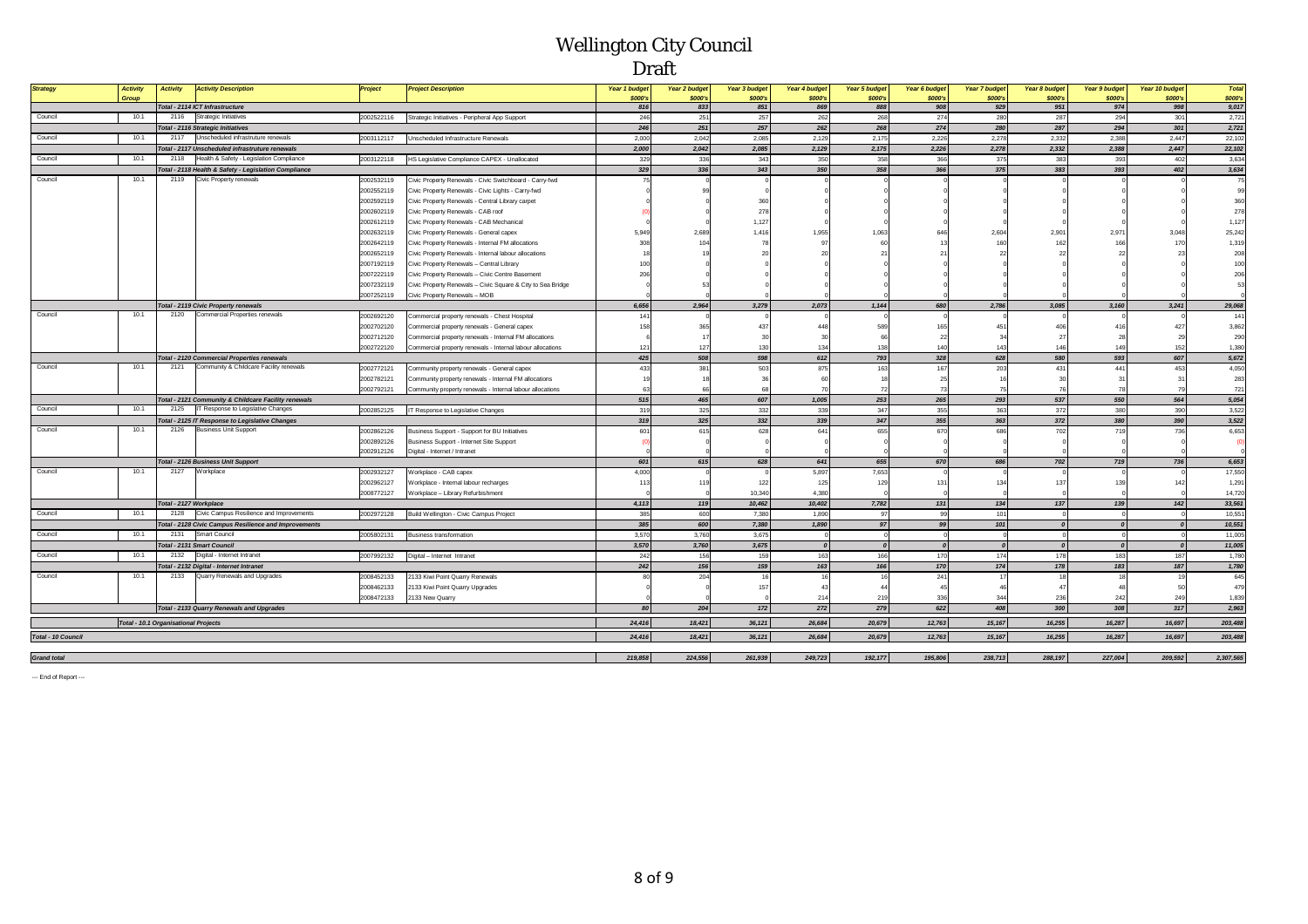| Strategy |                       | <b>Activity</b> Activity <b>Activity Description</b> | Project | <b>Project Description</b>                                                                                                                                                                                                       |  |  |  |  |  |  |
|----------|-----------------------|------------------------------------------------------|---------|----------------------------------------------------------------------------------------------------------------------------------------------------------------------------------------------------------------------------------|--|--|--|--|--|--|
|          | <b>Group Constant</b> |                                                      |         | Year 1 budget   Year 2 budget   Year 3 budget   Year 4 budget   Year 5 budget   Year 6 budget   Year 8 budget   Year 9 budget   Year 10 budget   Total  <br>  1000's   1000's   1000's   1000's   1000's   1000's   1000's   100 |  |  |  |  |  |  |
|          |                       |                                                      |         |                                                                                                                                                                                                                                  |  |  |  |  |  |  |